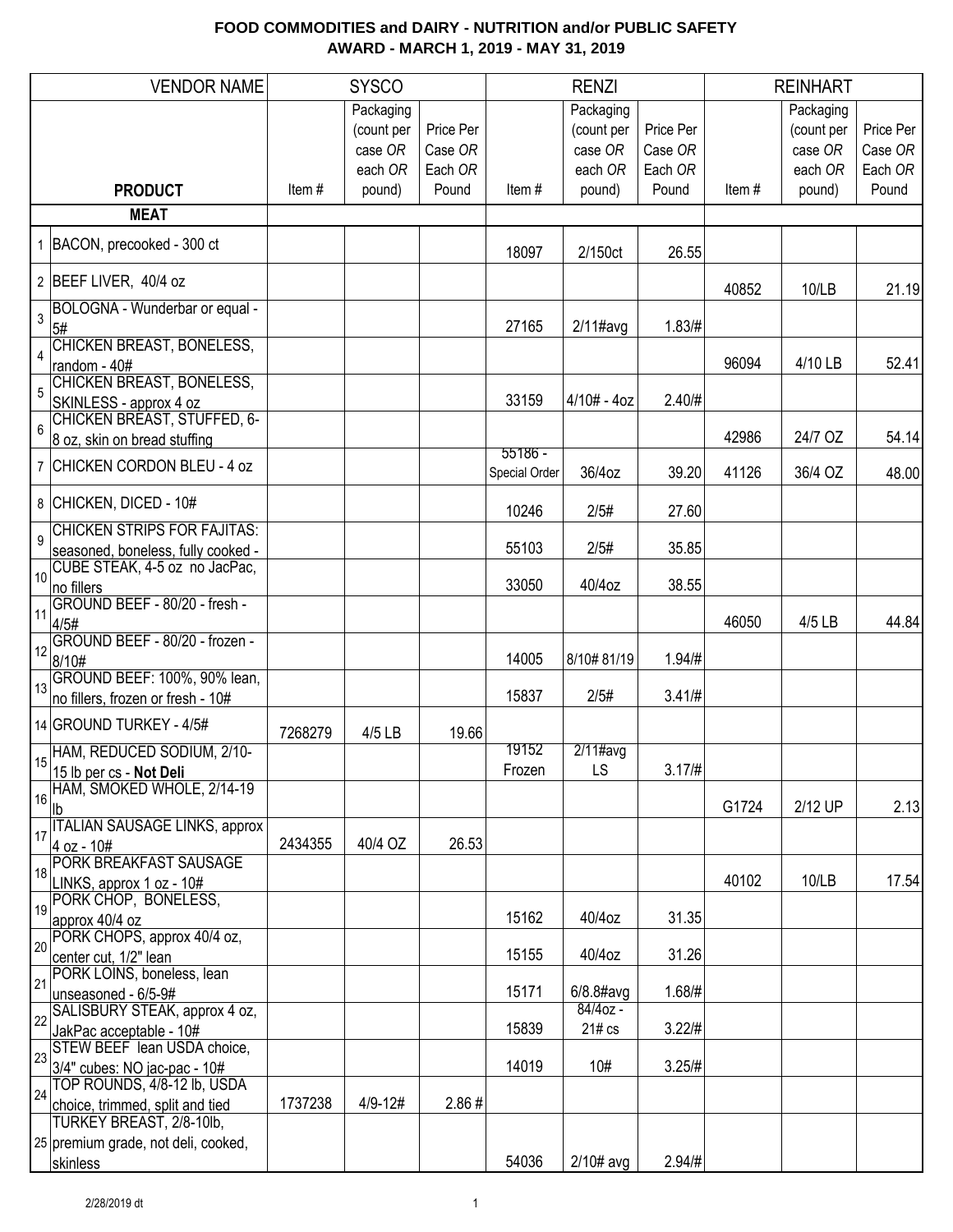|                | <b>VENDOR NAME</b>                                                                                                          |         | <b>SYSCO</b> |       |       | <b>RENZI</b> |        |       | <b>REINHART</b> |       |
|----------------|-----------------------------------------------------------------------------------------------------------------------------|---------|--------------|-------|-------|--------------|--------|-------|-----------------|-------|
|                | <b>FROZEN FOOD</b>                                                                                                          |         |              |       |       |              |        |       |                 |       |
|                | 1 BABY BACK RIBS - 16/2.25#                                                                                                 |         |              |       | 17111 | 16/2.5#avg   | 2.94/# |       |                 |       |
|                | BEEF PATTIES: 80% lean, 100%<br>2 beef, 3 patties/pound, round, paper<br>in between patties - 10#                           |         |              |       | 11152 | 30/5.3oz     | 2.80/# |       |                 |       |
| $\overline{3}$ | <b>BREAKFAST SAUSAGE PATTIES</b><br>approx 1 oz                                                                             |         |              |       | 10498 | 160/1oz      | 22.35  |       |                 |       |
| $\overline{4}$ | <b>BREAKFAST SAUSAGE PATTIES,</b><br>VEGETARIAN - 112/cs                                                                    |         |              |       | 23048 | 112/1.34oz   | 48.21  |       |                 |       |
| $\overline{5}$ | <b>BREADED CHICKEN PATTY,</b><br>approx 3 oz, oven ready, white                                                             |         |              |       | 53210 | 10.35#case   | 20.45  |       |                 |       |
|                | 6 BREADED FISH COOKED                                                                                                       |         |              |       | 40156 | 80/3.6oz     | 40.15  |       |                 |       |
| $\,8\,$        | BREADED FISH : uncooked, ready<br>7 to bake, NOT DEEP FRY,<br>comparable to Pier 17<br><b>BREADED FISH FILLETS - approx</b> |         |              |       | 40161 | 46/3.6oz     | 30.65  |       |                 |       |
| $\overline{9}$ | 4 oz<br><b>CHICKEN BREAST, BONELESS,</b>                                                                                    | 5014661 | 1/10 LB      | 30.47 |       |              |        |       |                 |       |
|                | <b>SKINLESS</b><br>CHICKEN BREASTS, approx 6.5                                                                              | 7203474 | 4/10 LB      | 53.94 |       |              |        |       |                 |       |
|                | 10 oz, bone in and skin on, no backs,<br>no ribs, IQF                                                                       | 778217  | 48/6 OZ      | 66.17 |       |              |        |       |                 |       |
| 11             | CHICKEN FILLETS, BREADED -<br>approx 4 oz                                                                                   |         |              |       |       |              |        | V6496 | $2/5$ LB        | 26.05 |
|                | 12 CHICKEN LEGS - approx 6 oz, IQF                                                                                          |         |              |       | 53220 | 60/9oz       | 58.94  |       |                 |       |
| 13             | CHICKEN MEAT, DICED: cooked,<br>white & dark meat, IQF                                                                      |         |              |       | 10246 | 2/5#         | 28.50  |       |                 |       |
|                | 14 CHICKEN NUGGET                                                                                                           |         |              |       | 55054 | 225/.71oz    | 19.51  |       |                 |       |
|                | 15 CHICKEN PATTY                                                                                                            |         |              |       | 53210 | 2/5#         | 20.45  |       |                 |       |
|                | 16 CUBED PORK                                                                                                               |         |              |       | 17079 | 2/5#         | 23.65  |       |                 |       |
|                | 17 DANISH - assorted                                                                                                        |         |              |       | 51236 | 50/1.25oz    | 21.17  |       |                 |       |
|                | 18 DICED TURKEY                                                                                                             |         |              |       |       | 2/5#         | 24.60  |       |                 |       |
|                | 19 DINNER ROLLS - 1 oz - proof &<br>bake                                                                                    |         |              |       |       |              |        | R6574 | 288/1.25        | 37.43 |
|                | 20 DONUT - assorted                                                                                                         |         |              |       | 51119 | 126/1.3oz    | 22.85  |       |                 |       |
|                | 21 FISH NUGGETS - approx 1 oz                                                                                               |         |              |       | 40157 | 4/5#         | 52.15  |       |                 |       |
|                | 22 FRENCH FRIES                                                                                                             |         |              |       | 34115 | 6/5#         | 19.30  |       |                 |       |
|                | 23 FRENCH TOAST                                                                                                             | 3158504 | 1/144 CT     | 26.52 |       |              |        |       |                 |       |
|                | 24 HASHBROWN - approx 2.25 oz                                                                                               |         |              |       | 34210 | 240/2.25oz   | 38.85  |       |                 |       |
|                | 25 HOT DOGS - All Beef                                                                                                      |         |              |       |       |              |        | 41764 | $2/5$ LB        | 24.49 |
|                | 26 HOT DOGS (approx 80 cs)                                                                                                  |         |              |       |       |              |        | T3424 | $2/5$ LB        | 17.62 |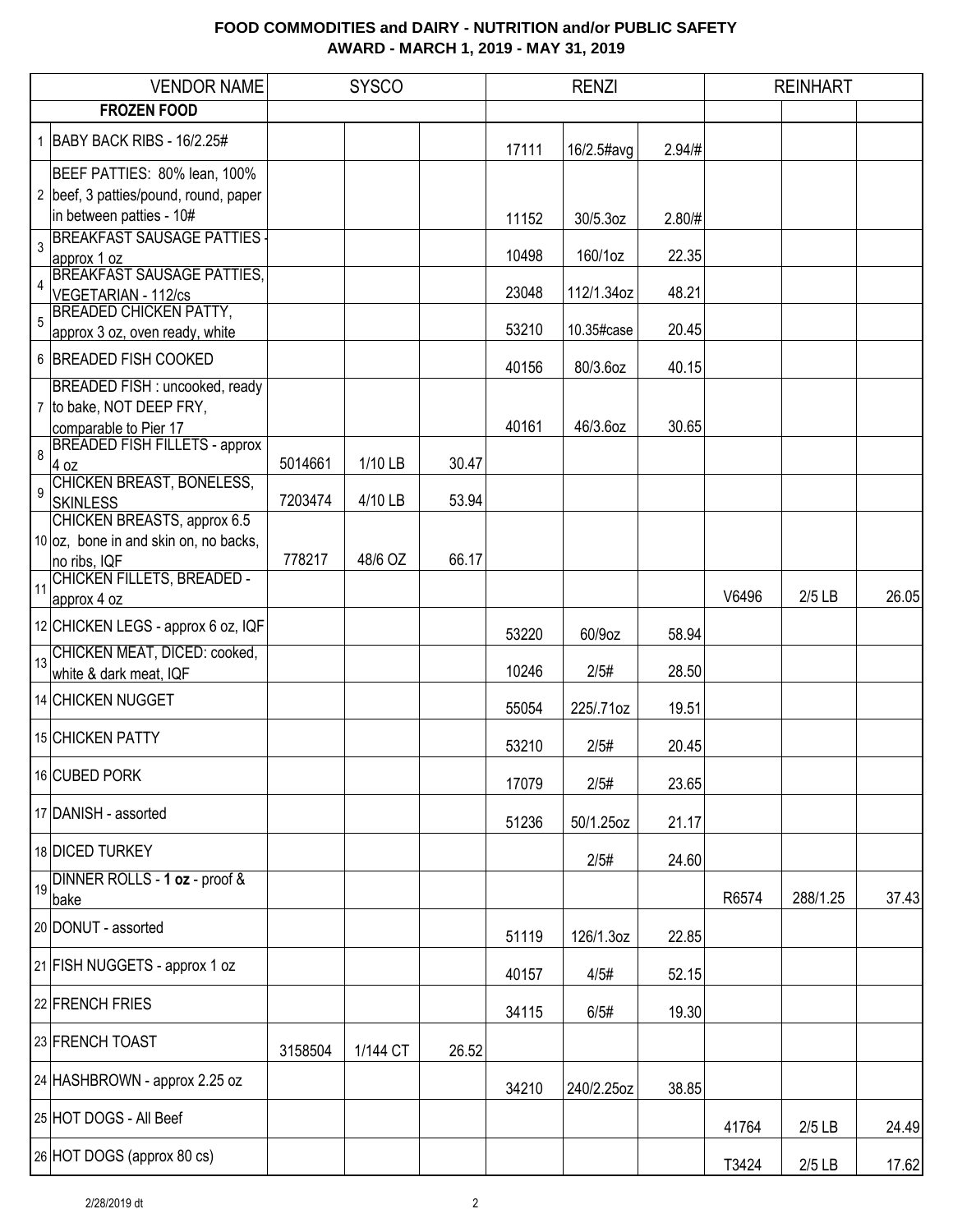|    | <b>VENDOR NAME</b>                                   |         | <b>SYSCO</b> |       |       | <b>RENZI</b>        |        |       | <b>REINHART</b> |       |
|----|------------------------------------------------------|---------|--------------|-------|-------|---------------------|--------|-------|-----------------|-------|
|    | 27 HOT DOGS - LOW SODIUM                             |         |              |       | 14094 | 8/1<br>10#case RS   | 20.11  |       |                 |       |
|    | 28 HOT DOGS - TURKEY                                 |         |              |       | 23099 | 160/2oz             | 25.25  |       |                 |       |
|    | 29 ITALIAN MEATBALLS                                 |         |              |       | 11234 | 1/10# 1oz           | 21.10  |       |                 |       |
| 30 | <b>ITALIAN SAUSAGE CUBES:</b><br>cooked              |         |              |       | 10489 | 4/5#                | 46.55  |       |                 |       |
|    | 31 MANICOTTI - approx 3 oz                           |         |              |       | 35243 | 60/2.75oz           | 30.09  |       |                 |       |
|    | 32 MEATBALLS                                         |         |              |       | 11234 | 10#                 | 21.15  |       |                 |       |
|    | 33 MEATLOAF SLICES                                   |         |              |       | 33167 | 75/3.2oz<br>15#case | 45.85  |       |                 |       |
|    | 34 OMELETS - approx 1 oz                             | 9546797 | 200/1 OZ     | 34.72 |       |                     |        |       |                 |       |
|    | 35 OMELETS - approx 3 oz                             |         |              |       | 26044 | 84/3oz              | 42.70  |       |                 |       |
|    | 36 PANCAKES                                          |         |              |       | 46034 | 144/1.2oz           | 15.25  |       |                 |       |
| 37 | <b>PANCAKES - BUTTERMILK -</b><br>approx 1.2 oz      |         |              |       | 46001 | 144/1.3oz           | 18.80  |       |                 |       |
|    | 38 PEPPERONI: sliced                                 |         |              |       | 32067 | 10#                 | 27.45  |       |                 |       |
|    | 39 PIE SHELLS - 10" - Unbaked                        |         |              |       |       |                     |        | A6786 | 60/CNT          | 42.97 |
| 40 | PIZZA, CHEESE, 5" ROUND -<br>approx 5 oz             |         |              |       | 80010 | 60ct                | 50.15  |       |                 |       |
| 41 | PIZZA CRUST, sheet pan - approx<br>24 oz             |         |              |       | 38713 | 12/24oz             | 19.05  |       |                 |       |
| 42 | PIZZA CRUST, sheet pan - approx<br>44 oz             |         |              |       | 37807 | 10/43oz             | 23.00  |       |                 |       |
|    | 43 PIZZA TOPPING, SAUSAGE                            |         |              |       | 10489 | 4/5#                | 45.80  |       |                 |       |
| 44 | <b>POLLOCK POTATO CRUNCH</b><br>NUGGET - approx 1 oz |         |              |       | 40157 | 4/5#                | 52.15  |       |                 |       |
|    | 45 POPCORN CHICKEN, Plain                            |         |              |       | 55121 | 2/5#                | 24.12  |       |                 |       |
| 46 | PORK BBQ RIBETTES, cooked,<br>approx 3-4 oz          |         |              |       | 33024 | 75/3.2oz            | 43.65  |       |                 |       |
|    | 47 POTATOES, CUBED (to pan fry)                      |         |              |       | 34109 | 4/5#                | 23.80  |       |                 |       |
|    | 48 PULLED TURKEY                                     |         |              |       | 52031 | 2/5#                | 3.75/# |       |                 |       |
|    | 49 RAVIOLI                                           |         |              |       | 86212 | 4/3#                | 25.80  |       |                 |       |
|    | 50 STEAK UM                                          |         |              |       | 33168 | 56/3oz              | 33.10  |       |                 |       |
|    | 51 SWEET POTATO FRIES                                |         |              |       | 34120 | 6/2.5#              | 28.55  |       |                 |       |
|    | 52 STUFFED SHELLS - approx 2 oz                      |         |              |       | 35249 | 2/7.5#              | 40.00  |       |                 |       |
|    | 53 TATOR TOT - approx 1 oz                           |         |              |       | 34008 | 8/5#                | 26.35  |       |                 |       |
|    | 54 TURKEY BREAST - raw, frozen                       |         |              |       | 52036 | $2/11$ #avg         | 2.75/H |       |                 |       |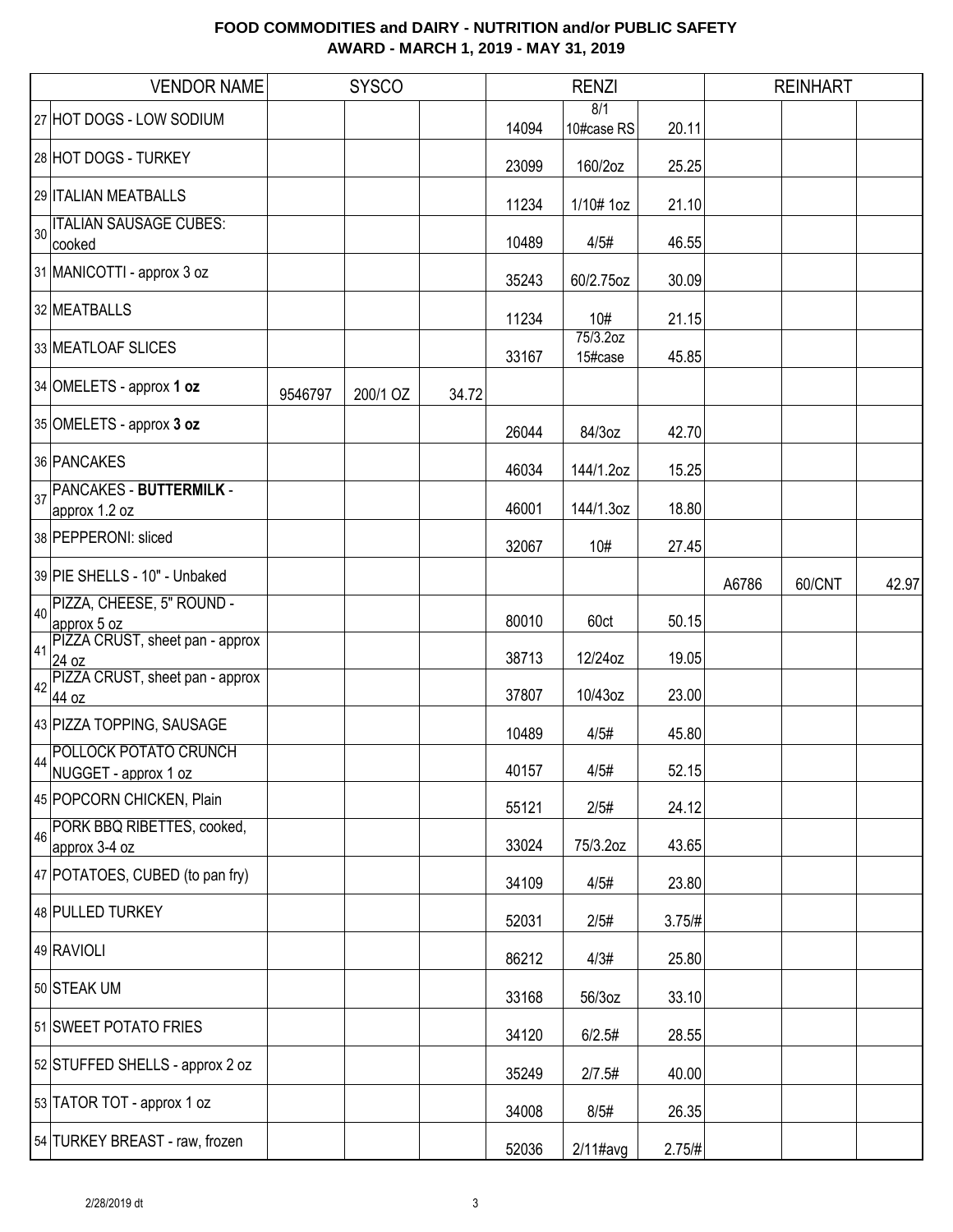|    | <b>VENDOR NAME</b>                    |         | <b>SYSCO</b> |        |       | <b>RENZI</b>        |       | <b>REINHART</b> |  |
|----|---------------------------------------|---------|--------------|--------|-------|---------------------|-------|-----------------|--|
| 55 | <b>UNBREADED FISH FILLETS -</b>       |         |              |        |       |                     |       |                 |  |
|    | approx 4 oz                           | 8085698 | 4/10 LB      | 119.67 |       |                     |       |                 |  |
| 56 | UNBREADED VEAL PATTY -<br>approx 4 oz |         |              |        | 16334 | 40/4oz              | 37.00 |                 |  |
|    |                                       |         |              |        |       |                     |       |                 |  |
|    | 57 VEGGIE BURGER, regular             |         |              |        | 11100 | 48/3.4oz            | 50.79 |                 |  |
|    | 58 VEGGIE BURGER, southwestern        | 9349960 | 48/3.4 OZ    | 49.50  |       |                     |       |                 |  |
|    | 59 WAFFLES                            |         |              |        | 46009 | 144/1.23oz          | 16.71 |                 |  |
|    | 60 WRAPS - 12"                        |         |              |        | 60048 | 6/12ct              | 14.45 |                 |  |
|    | <b>FISH</b>                           |         |              |        |       |                     |       |                 |  |
|    | 1 TUNA FISH - 12 oz                   |         |              |        | 43232 | 24/12oz in<br>water | 64.09 |                 |  |
|    | 2 TUNA FISH - 66.5 oz                 | 7519285 | 6/66.5 OZ    | 45.19  |       |                     |       |                 |  |
|    | <b>EGGS</b>                           |         |              |        |       |                     |       |                 |  |
|    | 1 EGG PATTIES - 1 oz - frozen         |         |              |        | 27062 | 144/1oz             | 19.05 |                 |  |
|    | 2 EGG PATTIES - 1.75 oz - frozen      |         |              |        | 27092 | 144/1.75oz          | 32.00 |                 |  |
|    | 3 EGG PATTIES - 2 oz - frozen         |         |              |        | 27093 | 100/2oz             | 25.50 |                 |  |
|    | 4 FRESH EGGS - 30/doz                 |         |              |        | 28028 | 1/30dz              | 35.33 |                 |  |
|    | 5   PASTEURIZED EGGS - 15/2#          |         |              |        | 27048 | 15/2#               | 43.41 |                 |  |
|    | 6 PEELED HARD COOKED - 25#            |         |              |        | 28108 | 1/25#               | 45.16 |                 |  |
|    | <b>PASTA &amp; GRAINS</b>             |         |              |        |       |                     |       |                 |  |
|    | 1 BARLEY                              |         |              |        | 78309 | 24/1#               | 19.91 |                 |  |
|    | 2 CASSEROLE ELBOW NOODLES             |         |              |        | 76884 | 2/10#               | 19.45 |                 |  |
|    | 3 EGG NOODLES                         |         |              |        | 84082 | 1/10# Wide          | 11.95 |                 |  |
|    | 4 ELBOW MACARONI                      |         |              |        | 84073 | 20#                 | 14.74 |                 |  |
|    | 5  LASAGNA NOODLES                    |         |              |        | 76879 | 12/1#               | 14.25 |                 |  |
|    | 6 RICE - par boil - 25#               |         |              |        | 66014 | 25#                 | 12.19 |                 |  |
|    | 7 RICE - par boil - $50#$             | 4323366 | 1/50 LB      | 28.53  |       |                     |       |                 |  |
|    | 8   ROTINI - tricolor                 |         |              |        | 76882 | 2/10#               | 22.50 |                 |  |
|    | 9 ROTINI - plain                      |         |              |        | 84083 | 20#                 | 16.15 |                 |  |
|    | 10 SHELLS - Medium Size               |         |              |        | 76913 | 20#                 | 19.27 |                 |  |
|    | 11 SPAGHETTI                          |         |              |        | 84072 | 20#                 | 17.00 |                 |  |
|    | $12$ ZITI                             |         |              |        | 84074 | 2/10#               | 17.00 |                 |  |
|    | <b>BAKING PRODUCTS</b>                |         |              |        |       |                     |       |                 |  |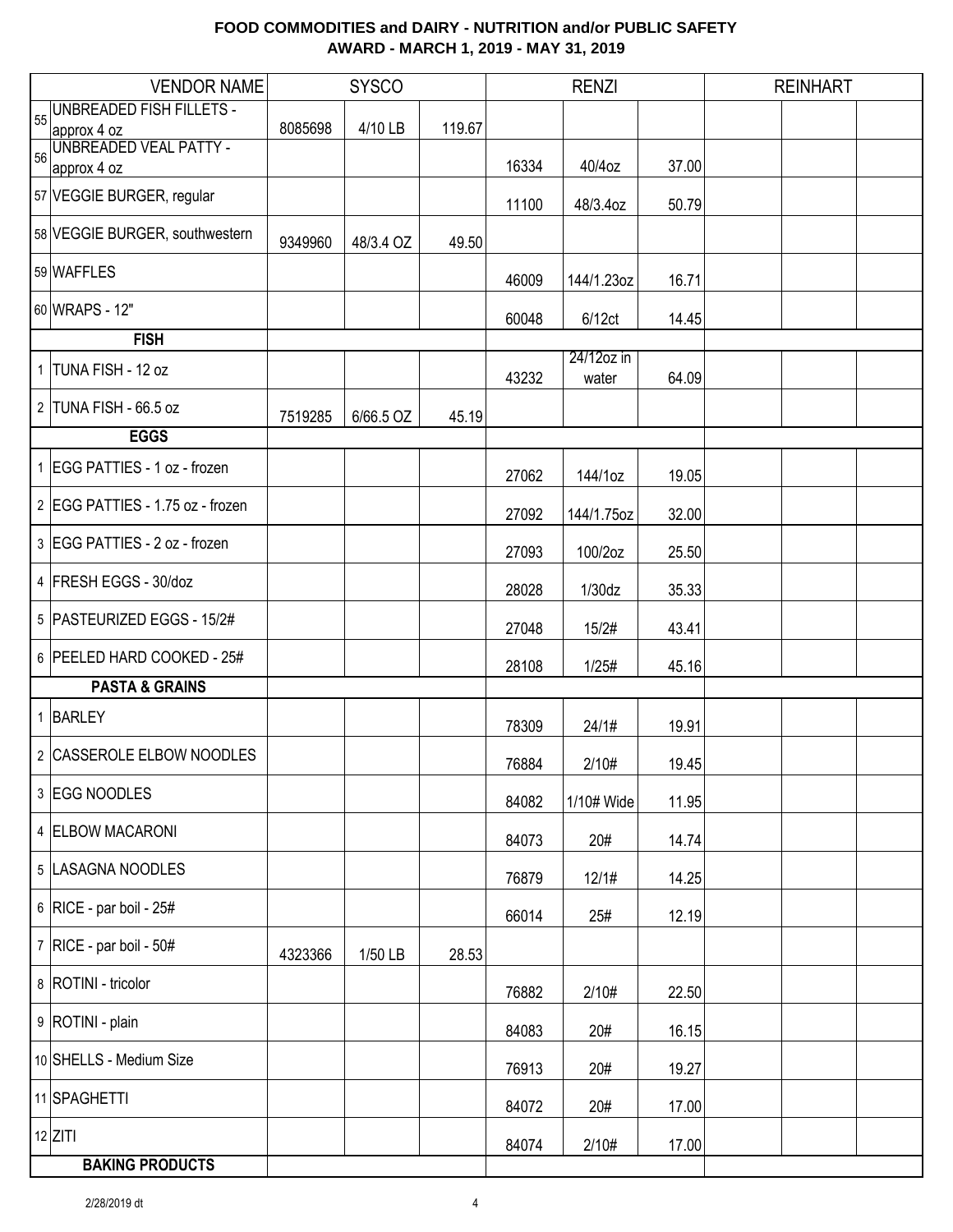|    | <b>VENDOR NAME</b>                                   |         | <b>SYSCO</b> |       | <b>RENZI</b>           |           |       | <b>REINHART</b> |            |       |
|----|------------------------------------------------------|---------|--------------|-------|------------------------|-----------|-------|-----------------|------------|-------|
|    | 1 BAKING COCOA                                       |         |              |       |                        |           |       | J7957           | 5#         | 12.32 |
|    | 2 BAKING POWDER                                      |         |              |       | 68064                  | 6/5#      | 39.95 |                 |            |       |
|    | 3 BAKING SODA                                        |         |              |       | 68058                  | 24/1#     | 14.81 |                 |            |       |
|    | 4 CANOLA OIL                                         |         |              |       | 30088                  | $6/1$ gal | 30.08 |                 |            |       |
|    | 5 COCONUT: unsweetened                               | 4510921 | $5/2$ LB     | 25.53 |                        |           |       |                 |            |       |
|    | 6 CORN STARCH                                        |         |              |       | 91369                  | 24/1#     | 16.34 |                 |            |       |
|    | 7 CRAISINS                                           | 6889125 | 1/10 LB      | 25.52 |                        |           |       |                 |            |       |
|    | 8 FLOUR - 25#                                        |         |              |       | 10820                  | 2/25#     | 14.81 |                 |            |       |
|    | 9 FLOUR - 50#                                        |         |              |       | 10864                  | 50#       | 15.65 |                 |            |       |
|    | 10 PEANUT BUTTER CHIPS - 25#                         |         |              |       | 75071<br>Special Order | 25#       | 64.75 |                 |            |       |
| 11 | <b>SEMI-SWEET CHOCOLATE</b><br><b>CHIPS - 25#</b>    |         |              |       | 92210                  | 25#       | 42.60 |                 |            |       |
|    | 12 SHORTENING                                        |         |              |       | 10954                  | 50#       | 33.44 |                 |            |       |
|    | 13 SUGAR, BROWN - 2#                                 |         |              |       | 11183                  | 12/2#     | 24.12 |                 |            |       |
|    | 14 SUGAR, BROWN - 50#                                |         |              |       | 67009                  | 50#       | 32.35 |                 |            |       |
|    | 15 SUGAR, CONFECTIONERY - 2#                         |         |              |       | 92205                  | 12/2#     | 23.95 |                 |            |       |
|    | 16 SUGAR, CONFECTIONERY - 50#                        |         |              |       | 67007                  | 50#       | 32.80 |                 |            |       |
|    | 17 SUGAR, GRANULATED - 5#                            |         |              |       | 96240                  | 8/5#      | 24.65 |                 |            |       |
|    | 18 SUGAR, GRANULATED - 50#                           |         |              |       | 68395                  | 50#       | 28.75 |                 |            |       |
|    | 19 VANILLA EXTRACT - Gal                             |         |              |       | 96205                  | $4/1$ gal | 26.70 |                 |            |       |
|    | 20 VEGETABLE OIL - Gal                               |         |              |       | 30088                  | $6/1$ gal | 31.78 |                 |            |       |
|    | 21 WALNUTS                                           |         |              |       |                        |           |       | 23044           | $2/2.5$ LB | 36.24 |
|    | <b>INDIVIDUAL / BULK CEREALS</b>                     |         |              |       |                        |           |       |                 |            |       |
|    | 1 BRAN FLAKES - Individual - 1 oz                    |         |              |       | 75488                  | 96/1oz    | 21.96 |                 |            |       |
|    | 2 BRAN FLAKES - Bulk - 35 oz                         |         |              |       | 92331                  | 4/35oz    | 13.35 |                 |            |       |
|    | 3 CHEERIOS - Individual - 1 oz                       |         |              |       | 84160                  | 96/1oz    | 19.51 |                 |            |       |
|    | 4 CHEERIOS - Bulk - 29 oz - 35 oz                    |         |              |       | 76254                  | 4/35oz    | 14.25 |                 |            |       |
| 5  | <b>CINNAMON TOASTIES - Individual</b><br>$-1$ oz     |         |              |       | 84065                  | 96/1oz    | 19.31 |                 |            |       |
| 6  | <b>CINNAMON TOASTIES - Bulk - 32</b><br>$oz - 35 oz$ |         |              |       | 92334                  | $4/35$ oz | 22.85 |                 |            |       |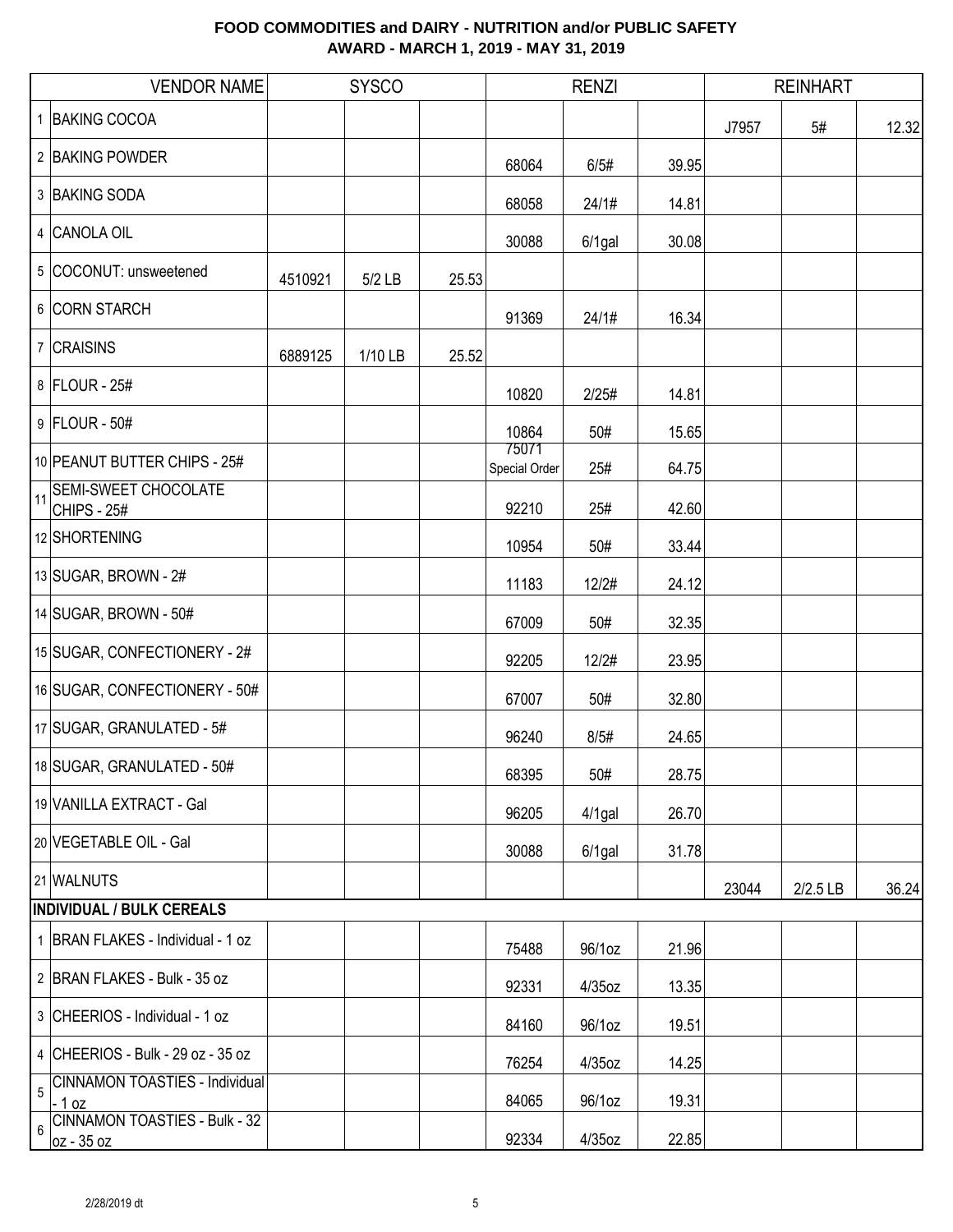|                | <b>VENDOR NAME</b>                             | <b>SYSCO</b> |                        | <b>RENZI</b> |       | <b>REINHART</b> |  |
|----------------|------------------------------------------------|--------------|------------------------|--------------|-------|-----------------|--|
|                | 7 CORN FLAKES - Individual - 1 oz              |              | 76496                  | 96/1oz       | 19.25 |                 |  |
| 8              | CORN FLAKES - Bulk - 32 oz - 35<br>0Z          |              | 76255                  | $4/35$ oz    | 12.80 |                 |  |
| 9              | CREAM OF WHEAT - Bulk - 28 oz -<br>35 oz       |              | 85523                  | 12/28oz      | 25.10 |                 |  |
| 110            | CREAM OF WHEAT - Individual - 1<br>0Z          |              |                        | NO AWARD     |       |                 |  |
| 11             | <b>FROSTED FLAKES - Individual - 1</b><br>0Z   |              | 10522                  | 96/1oz       | 20.95 |                 |  |
| 12             | FROSTED FLAKES - Bulk - 35 oz -<br>45 oz       |              | 92321                  | 4/32oz       | 13.65 |                 |  |
|                | 13 OATMEAL - Individual - 1 oz                 |              | 76593                  | 48/1oz       | 9.07  |                 |  |
|                | 14 QUICK OATS - 35 oz - 45 oz                  |              | 85522                  | 12/42oz      | 28.65 |                 |  |
|                | 15 RAISIN BRAN - Individual - 1 oz             |              | 10519                  | 96/1oz       | 19.98 |                 |  |
|                | 16 RAISIN BRAN - Bulk - 35 oz                  |              | 76243                  | $4/35$ oz    | 15.30 |                 |  |
|                | 17 SPECIAL K - Individual - 1 oz               |              | 84026                  | 96/1oz       | 24.30 |                 |  |
|                | 18 RICE CRISPIES - Individual - 1 oz           |              | 10634                  | 96/1oz       | 21.04 |                 |  |
| 19             | RICE CRISPIES - Bulk - 32 oz - 35<br>0Z        |              | 76256                  | 4/35oz       | 14.49 |                 |  |
| 20             | SHREDDED WHEAT - Individual -<br>1 oz - 1.2 oz |              | 10518                  | 96/1oz       | 25.20 |                 |  |
| 21             | SHREDDED WHEAT - Bulk - 32 oz<br>$-35$ oz      |              | 76253                  | $4/35$ oz    | 25.15 |                 |  |
| $\frac{1}{22}$ | <b>TOOTIE FRUTIES - Individual - 1</b><br>0Z   |              | 10520                  | 96/1oz       | 20.25 |                 |  |
|                | 23 TOOTIE FRUTIES - Bulk - 35 oz               |              | 92336                  | 4/35oz       | 15.70 |                 |  |
|                | <b>DESSERT MIXES</b>                           |              |                        |              |       |                 |  |
|                | 1 ANGEL FOOD CAKE - 12/1#                      |              | 17919                  | 12/16oz      | 42.21 |                 |  |
|                | 2 APPLE PIE FILLING - #10                      |              | 73066                  | 6/#10        | 41.74 |                 |  |
|                | 3 BROWNIE MIX - 6/5#                           |              | 28038                  | 6/5#         | 25.69 |                 |  |
|                | 4 BROWNIE MIX, Sugar Free                      |              |                        | NO AWARD     |       |                 |  |
|                | 5 CAKE MIX, CARROT                             |              | 28139                  | 6/5#         | 35.15 |                 |  |
|                | 6 CAKE MIX, CARROT, Sugar Free                 |              |                        | NO AWARD     |       |                 |  |
|                | 7 CAKE MIX, CHOCOLATE                          |              | 27955                  | 6/5#         | 25.45 |                 |  |
| 8              | CAKE MIX, CHOCOLATE, Sugar<br>Free             |              |                        | NO AWARD     |       |                 |  |
|                | 9 CAKE MIX, SPICE                              |              | 28250<br>Special Order | 6/5#         | 41.85 |                 |  |
|                | 10 CAKE MIX, YELLOW                            |              | 27973                  | 6/5#         | 23.60 |                 |  |
|                | 11 CAKE MIX, WHITE                             |              | 28221                  | 6/5#         | 23.60 |                 |  |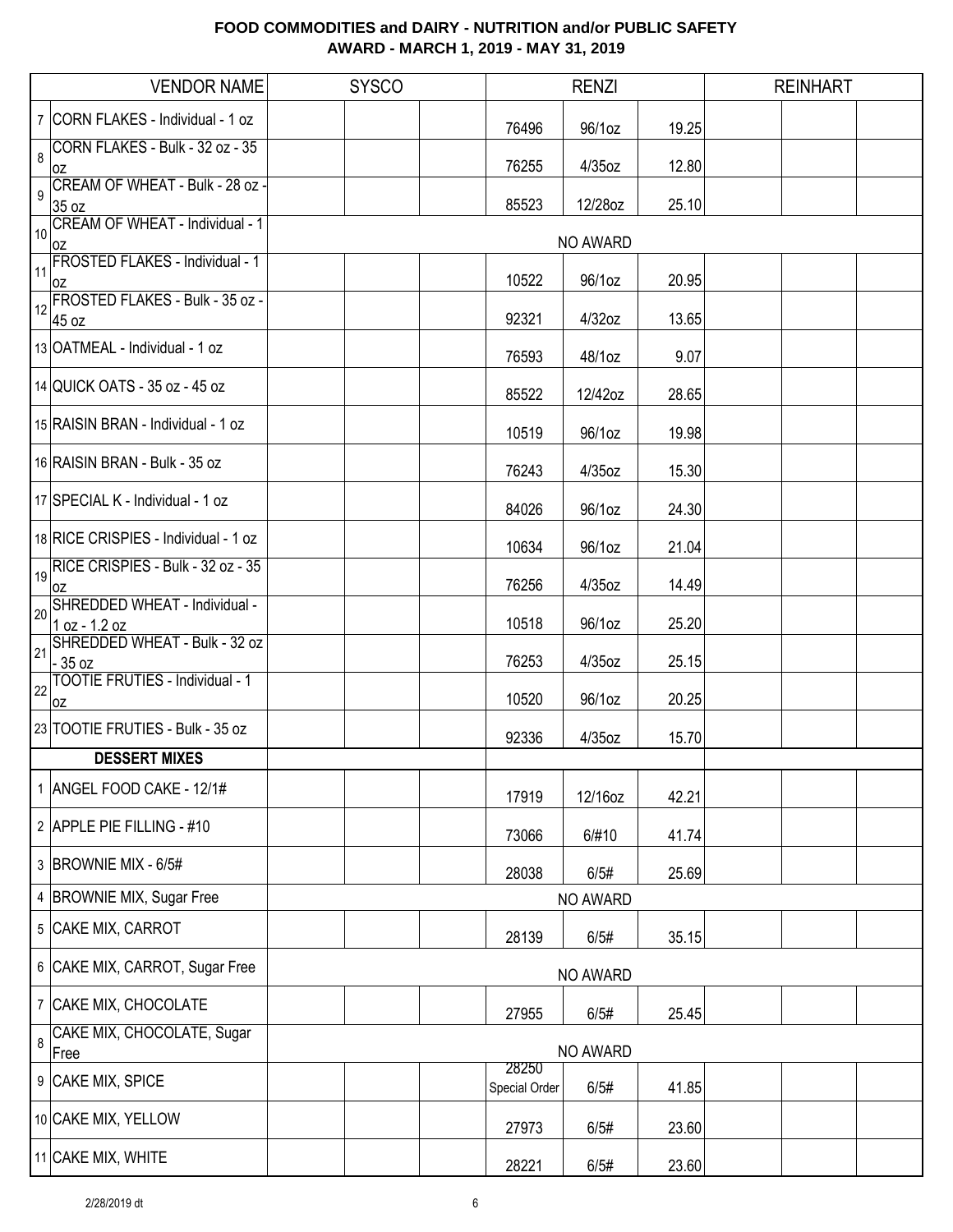| <b>VENDOR NAME</b>                           | <b>SYSCO</b> |           |       | <b>RENZI</b>           |                 |       | <b>REINHART</b> |  |
|----------------------------------------------|--------------|-----------|-------|------------------------|-----------------|-------|-----------------|--|
| 12 CAKE MIX, WHITE, Sugar Free               |              |           |       |                        | NO AWARD        |       |                 |  |
| 13 CHEESECAKE                                |              |           |       | 28216                  | 6/4#            | 61.00 |                 |  |
| 14 GINGERBREAD MIX                           |              |           |       | 28114<br>Special Order | 6/5#            | 39.30 |                 |  |
| ICING, READY TO SPREAD:                      |              |           |       |                        |                 |       |                 |  |
| 15 MUST BE SHELF STABLE:<br>Chocolate - 12 # | 4158929      | 2/11 LB   | 59.55 |                        |                 |       |                 |  |
| <b>ICING, READY TO SPREAD:</b>               |              |           |       |                        |                 |       |                 |  |
| 16 MUST BE SHELF STABLE: Vanilla<br>$-12#$   | 4046124      | 2/11 LB   | 54.88 |                        |                 |       |                 |  |
| 17 ICING, CHOCOLATE, Sugar Free              |              |           |       |                        | NO AWARD        |       |                 |  |
| 18 ICING, WHITE, Sugar Free                  |              |           |       |                        | <b>NO AWARD</b> |       |                 |  |
| 19 MUFFIN MIX, BANANA NUT                    |              |           |       | 28014                  | 6/5#            | 52.98 |                 |  |
| 20 MUFFIN MIX, BASIC                         |              |           |       | 28231                  | 6/5#            | 22.65 |                 |  |
| 21 MUFFIN MIX, BLUEBERRY                     |              |           |       | 28424<br>Special Order | 6/5#            | 24.97 |                 |  |
| 22 MUFFIN MIX, BRAN                          |              |           |       | 76608                  | 6/5#            | 51.49 |                 |  |
| 23 MUFFIN MIX, CORN                          |              |           |       | 28217                  | 6/5#            | 26.19 |                 |  |
| 24 MUFFIN MIX, HONEY BRAN                    |              |           |       | 28225                  | 6/5#            | 40.95 |                 |  |
| <b>COOKING PRODUCTS</b>                      |              |           |       |                        |                 |       |                 |  |
| 1 BEEF BASE                                  |              |           |       | 57728                  | 12/1#           | 22.15 |                 |  |
| 2 BEEF BASE, LOW SODIUM                      |              |           |       | 57716                  | 12/1#           | 58.15 |                 |  |
| 3 BEEF BROTH, LOW SODIUM                     |              |           |       |                        | <b>NO AWARD</b> |       |                 |  |
| 4 BISQUICK MIX                               |              |           |       | 28237                  | 6/5#            | 23.15 |                 |  |
| 5 BREAD CRUMBS, ITALIAN                      |              |           |       | 29131                  | 6/5#            | 27.25 |                 |  |
| 6 CHICKEN BROTH                              |              |           |       | 36580                  | 12/48oz         | 26.01 |                 |  |
| 7 CHICKEN BROTH, LOW SODIUM                  |              |           |       |                        | NO AWARD        |       |                 |  |
| 8 CHICKEN GRAVY                              |              |           |       | 58103                  | 12/50oz         | 27.54 |                 |  |
| 9 CHICKEN GRAVY, LOW SODIUM                  | 8877219      | 8/22.6 OZ | 42.45 |                        |                 |       |                 |  |
| 10 CHICKEN BASE - 1#                         |              |           |       | 57729                  | 12/1#           | 28.50 |                 |  |
| 11 CHICKEN BASE - 5#                         |              |           |       | 57759<br>Special Order | 2/5#            | 49.50 |                 |  |
| 12 CHICKEN BASE, LOW SODIUM                  |              |           |       | 57715                  | 12/1#           | 53.40 |                 |  |
| 13 CRISPY ONIONS                             |              |           |       | 73125                  | $6/24$ oz       | 33.24 |                 |  |
| 14 FALAFEL                                   | 8022297      | $2/5$ LB  | 25.77 |                        |                 |       |                 |  |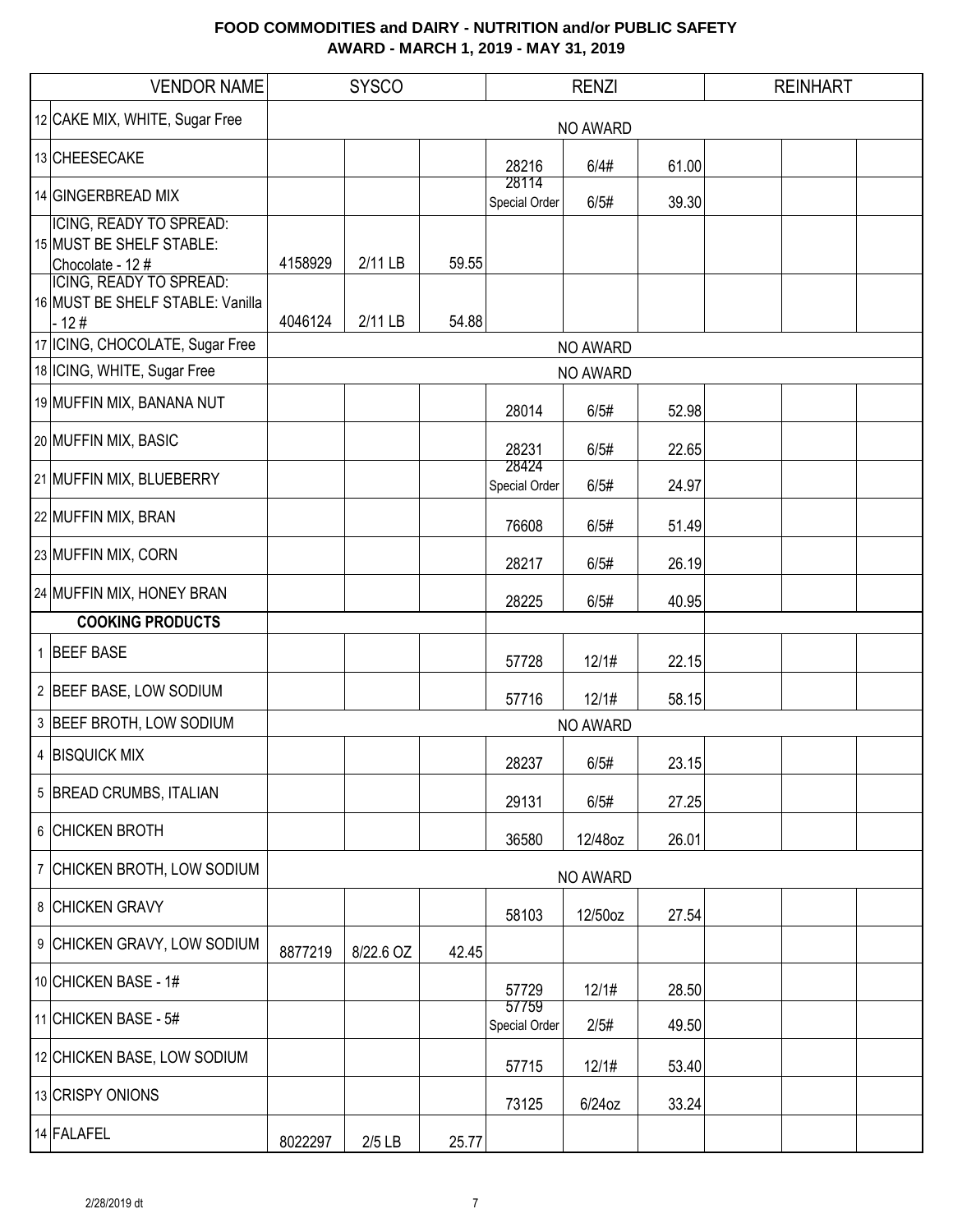|                | <b>VENDOR NAME</b>                                                                                                  |         | <b>SYSCO</b> |       |                        | <b>RENZI</b>     |                |       | <b>REINHART</b> |       |
|----------------|---------------------------------------------------------------------------------------------------------------------|---------|--------------|-------|------------------------|------------------|----------------|-------|-----------------|-------|
| 15             | <b>INSTANT BROTH &amp; SEASONING -</b><br>BEEF, LOW SODIUM                                                          |         |              |       | 91235                  | 300/4gm          | 33.15          |       |                 |       |
| 16             | <b>INSTANT BROTH &amp; SEASONING -</b><br>CHICKEN, LOW SODIUM                                                       |         |              |       | 91236                  | 300/4gm          | 33.15          |       |                 |       |
|                | 17 MINCED GARLIC, IN LIQUID                                                                                         |         |              |       | 68103                  | $6/35$ oz        | 32.15          |       |                 |       |
|                | 18 PANCAKE MIX                                                                                                      |         |              |       | 28085                  | 6/5#             | 19.85          |       |                 |       |
|                | 19 PORK GRAVY MIX                                                                                                   |         |              |       |                        |                  |                | 26942 | 8/16 OZ         | 32.61 |
|                | 20 PORK GRAVY MIX, LOW SODIUM                                                                                       | 8877714 | 8/16 OZ      | 34.81 |                        |                  |                |       |                 |       |
|                | 21 SOY SAUCE, LOW SODIUM                                                                                            |         |              |       | 37300<br>Special Order | $6/0.5$ gal      | 37.45          |       |                 |       |
|                | 22 STUFFING MIX, CHICKEN - 6/3.5#                                                                                   |         |              |       | 65040                  | $6/55$ oz        | 56.75          |       |                 |       |
| 23             | STUFFING MIX, CORNBREAD -<br>6/3.5#                                                                                 |         |              |       | 65034                  | 6/28oz           | 33.57          |       |                 |       |
|                | 24 SWEETENED CONDENSED MILK                                                                                         | 9312596 | 24/14 OZ     | 44.06 |                        |                  |                |       |                 |       |
|                | 25 TEMPURA BATTER                                                                                                   | 4979027 | 6/5 LB       | 47.76 |                        |                  |                |       |                 |       |
| 26<br>27       | THICK-IT INSTANT HEALTHCARE<br>FOOD THICKENER - PC<br> THICK-IT INSTANT HEALTHCARE <br><b>FOOD THICKENER - Bulk</b> |         |              |       | 76723<br>76732         | 100/6.5gm<br>25# | 14.87<br>62.50 |       |                 |       |
|                | 28 TOFU                                                                                                             | 684936  | 12/14 OZ     | 13.46 |                        |                  |                |       |                 |       |
|                | 29 TURKEY GRAVY MIX                                                                                                 |         |              |       | 57698                  | 8/16oz           | 36.15          |       |                 |       |
| 30             | <b>TURKEY GRAVY MIX, LOW</b><br>SODIUM                                                                              | 8877219 | 8/22.6 OZ    | 42.45 | 57696                  |                  |                |       |                 |       |
|                | 31 VEGETABLE BASE                                                                                                   |         |              |       | Special Order          | 6/1#             | 20.25          | 28138 | 6/1 LB          | 29.74 |
|                | 32 VINEGAR                                                                                                          |         |              |       | 56100                  | 4/1gal           | 6.35           |       |                 |       |
|                | 33 WORCESTERSHIRE SAUCE                                                                                             |         |              |       | 75181                  | $4/1$ gal        | 21.75          |       |                 |       |
| 34             | <b>WORCESTERSHIRE SAUCE,</b><br>LOW SODIUM                                                                          |         |              |       |                        | NO AWARD         |                |       |                 |       |
|                | <b>SALAD DRESSINGS</b>                                                                                              |         |              |       |                        |                  |                |       |                 |       |
|                | <b>SALAD DRESSING Low Fat</b><br>French                                                                             |         |              |       | 56058                  | $4/1$ gal        | 33.13          |       |                 |       |
|                | 2 SALAD DRESSING Low Fat Ranch                                                                                      | 4086575 | 4/1 GAL      | 38.09 |                        |                  |                |       |                 |       |
| $\overline{3}$ | <b>SALAD DRESSING Low Fat</b><br>Golden Italian                                                                     | 4488946 | 4/1 GAL      | 21.21 |                        |                  |                |       |                 |       |
| 4              | <b>SALAD DRESSING Low Fat</b><br>Thousand Island                                                                    |         |              |       | 56147                  | $4/1$ gal        | 34.04          |       |                 |       |
|                | 5 SALAD DRESSING Catalina                                                                                           |         |              |       | 67266                  | $4/1$ gal        | 40.16          |       |                 |       |
|                | 6 SALAD DRESSING Italian                                                                                            |         |              |       | 56176                  | 4/1gal           | 30.85          |       |                 |       |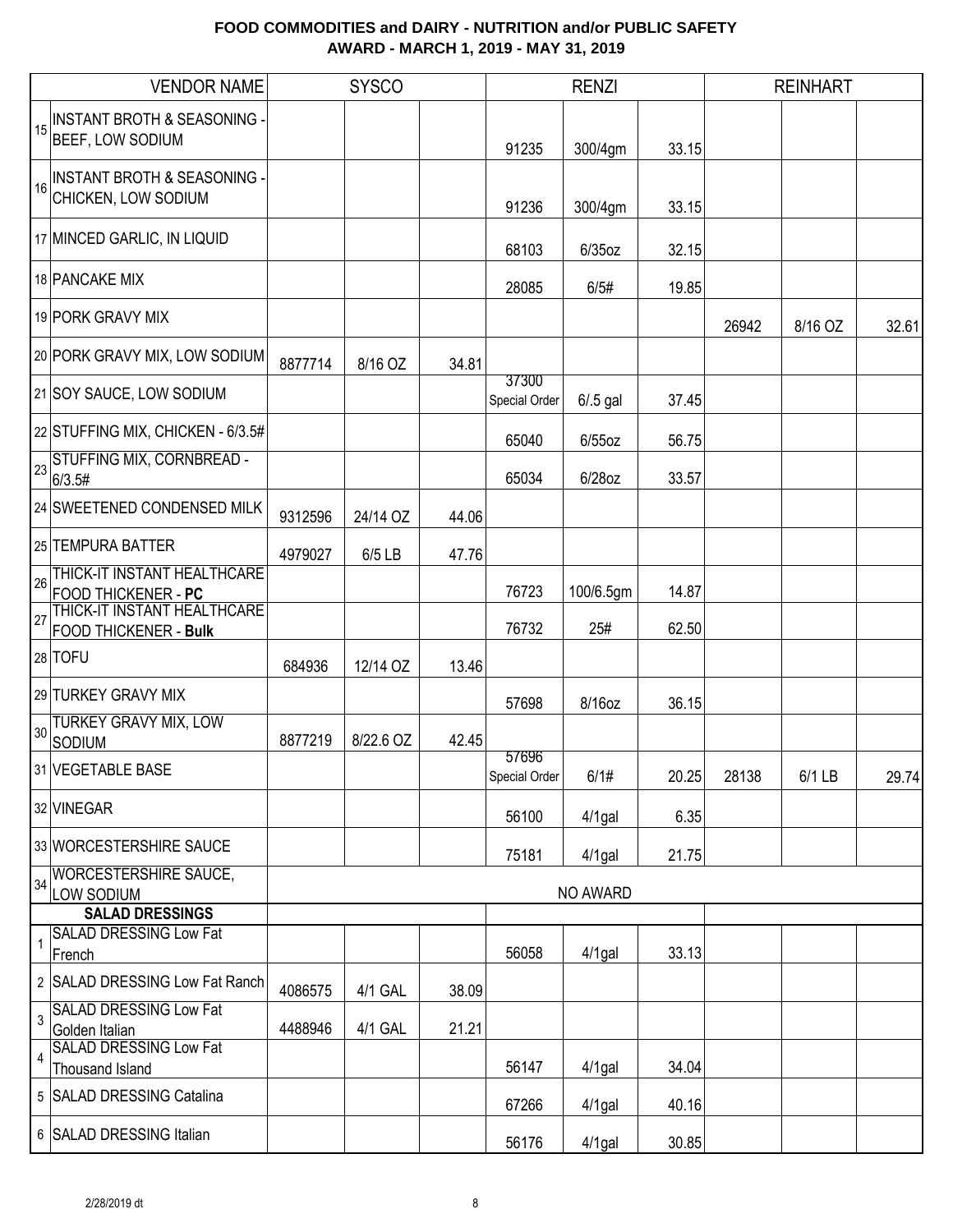|              | <b>VENDOR NAME</b>                      |         | <b>SYSCO</b>   |       |                        | <b>RENZI</b> |       |       | <b>REINHART</b> |       |
|--------------|-----------------------------------------|---------|----------------|-------|------------------------|--------------|-------|-------|-----------------|-------|
|              | 7 SALAD DRESSING Ranch                  |         |                |       | 56171                  | 4/1gal       | 32.05 |       |                 |       |
| 8            | <b>SALAD DRESSING Thousand</b>          |         |                |       |                        |              |       |       |                 |       |
| 9            | Island<br><b>SALAD DRESSING POWDER</b>  |         |                |       | 56175                  | 4/1gal       | 31.19 |       |                 |       |
|              | MIX, Italian<br><b>SPICES</b>           |         |                |       | 28215                  | 12/7.6oz     | 27.15 |       |                 |       |
|              |                                         |         |                |       | 68055                  |              |       |       |                 |       |
|              | 1 BASIL LEAVES                          |         |                |       | Special Order          | 3/20oz       | 40.05 | 10510 | 12/0Z           | 12.25 |
|              | 2 BASIL, CRUSHED                        |         |                |       | 68023<br>Special Order | $6/12$ oz    | 47.95 |       |                 |       |
|              | 3 BLACK PEPPER                          |         |                |       | 68554<br>Special Order | 12/16oz      | 70.71 | 24108 | 18/OZ           | 13.49 |
|              | 4 CELERY SALT                           |         |                |       | 68122                  | $6/36$ oz    | 31.15 | J2836 | 14/OZ           | 7.47  |
|              | 5 CHILI POWDER                          |         |                |       | 69275                  | $6/16$ oz    | 33.65 |       |                 |       |
|              | 6 CHIVES, DRIED                         | 5096490 | 6/#10          | 28.82 | 68086                  | 6/10z        | 27.98 |       |                 |       |
|              | 7 CINNAMON                              |         |                |       | 68090                  | 6/18oz       | 46.75 | 24180 | 15/OZ           | 7.54  |
|              | 8 CRUSHED RED PEPPER                    |         |                |       | 68269                  | $6/12$ oz    | 29.65 |       |                 |       |
|              | 9 DILL WEED                             |         |                |       | 68131                  | 12/4oz       | 42.45 |       |                 |       |
|              | 10 GARLIC, GRANULATED                   |         |                |       | 68154<br>Special Order | 12/20oz      | 72.90 | 24210 | 24/OZ           | 13.07 |
|              | 11 GARLIC POWDER                        |         |                |       | 68157<br>Special Order | 12/16oz      | 72.90 |       |                 |       |
|              | 12 GROUND GINGER                        |         |                |       | 68150<br>Special Order | 12/14oz      | 64.00 |       |                 |       |
|              | 13 LEMON PEPPER                         |         |                |       | 68296                  | 6/28oz       | 60.95 |       |                 |       |
|              | 14 MONTREAL STEAK SEASONING             |         |                |       | 68343                  | 6/26oz       | 48.45 |       |                 |       |
| 15           | MRS. DASH SALT SUBSTITUTE -<br>ORIGINAL | 1116052 | 300/0.03<br>OZ | 22.96 |                        |              |       | 13694 | 19/0Z           | 12.86 |
|              | 16 NUTMEG                               |         |                |       | 68186                  | $6/16$ oz    | 90.15 |       |                 |       |
|              | 17 ONIONS, dehydrated                   |         |                |       | 68241                  | $6/14$ oz    | 34.00 |       |                 |       |
|              | 18 ONION POWDER                         |         |                |       | 68191                  | $6/20$ oz    | 34.85 |       |                 |       |
|              | 19 OREGANO                              |         |                |       |                        |              |       | 24252 | 24/OZ           | 23.47 |
|              | 20 PAPRIKA                              |         |                |       | 69335                  | $6/16$ oz    | 34.17 |       |                 |       |
|              | 21 PARSLEY FLAKES                       |         |                |       | 68152                  | $6/16$ oz    | 45.18 |       |                 |       |
|              | 22 POULTRY SEASONING                    |         |                |       | 69268                  | $6/12$ oz    | 50.94 |       |                 |       |
|              | 23 TACO SEASONING                       | 822611  | $1/5$ LB       | 13.62 |                        |              |       |       |                 |       |
|              | <b>SOUP</b>                             |         |                |       |                        |              |       |       |                 |       |
| $\mathbf{1}$ | CHICKEN NOODLE LO-SO - 7.5<br>0Z        |         |                |       | 76569                  | 24/7.25oz    | 18.85 |       |                 |       |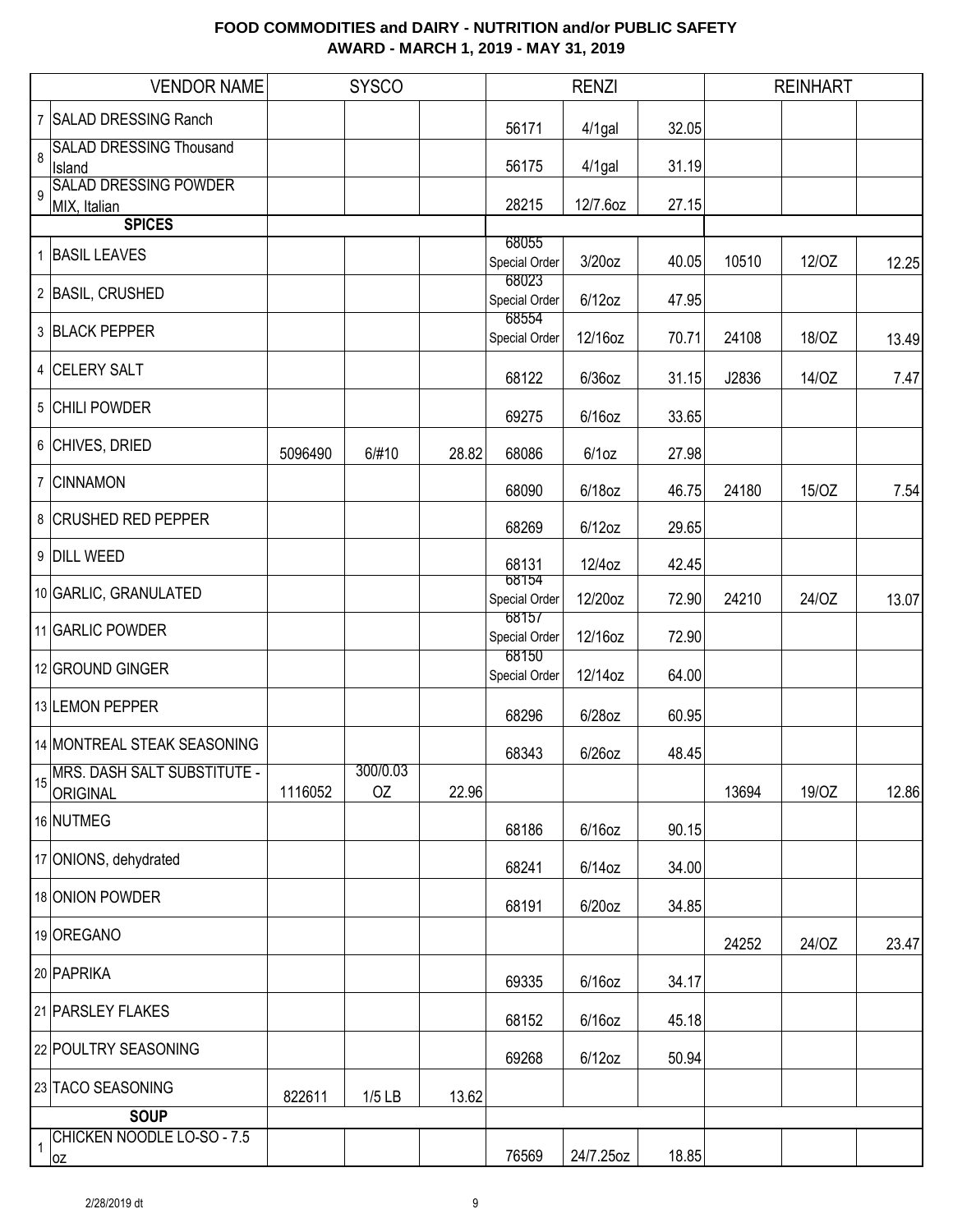|                  | <b>VENDOR NAME</b>                         |         | <b>SYSCO</b> |       |       | <b>RENZI</b>    |       | <b>REINHART</b> |  |
|------------------|--------------------------------------------|---------|--------------|-------|-------|-----------------|-------|-----------------|--|
|                  | 2 CHICKEN NOODLE LO-SO - 50 oz             |         |              |       | 11892 | 12/50oz         | 41.45 |                 |  |
|                  | 3 CREAM OF CELERY - 7.5 oz                 |         |              |       |       | NO AWARD        |       |                 |  |
| $\overline{4}$   | CREAM OF CELERY,<br>CONDENSED - 50 oz      |         |              |       | 76592 | 12/50oz         | 36.98 |                 |  |
|                  | 5 CREAM OF CHICKEN - 7.5 oz                |         |              |       | 36699 | 24/7.25oz       | 19.98 |                 |  |
| $6\phantom{a}$   | <b>CREAM OF CHICKEN, LO-SO -</b>           |         |              |       |       |                 |       |                 |  |
|                  | 7.5 oz<br>7 CREAM OF MUSHROOM - 7.5 oz     |         |              |       |       | <b>NO AWARD</b> |       |                 |  |
|                  | 9 CREAM OF MUSHROOM - 50 oz                | 4013041 | 24/7.25 OZ   | 19.25 |       |                 |       |                 |  |
| 10               | <b>CREAM OF MUSHROOM LO-SO</b>             |         |              |       | 11899 | 12/50oz         | 40.95 |                 |  |
|                  | #5<br>11 TOMATO - 7.5 oz                   |         |              |       | 36671 | 24/7.25oz       | 18.38 |                 |  |
|                  |                                            |         |              |       | 76590 | 24/7.25oz       | 17.26 |                 |  |
|                  | 12 TOMATO, CONDENSED - 50 oz               |         |              |       | 11890 | 12/50oz         | 30.89 |                 |  |
|                  | 13 TOMATO LO-SO - #5                       | 4146445 | 12/50 OZ     | 44.30 |       |                 |       |                 |  |
|                  | 14 TOMATO LO-SO - 7.5 oz                   |         |              |       | 36994 | 24/7.25oz       | 17.43 |                 |  |
|                  | 15 VEGETABLE LO-SO - 7.5 oz                |         |              |       | 36997 | 24/7.25oz       | 19.34 |                 |  |
|                  | <b>FROZEN DESSERTS</b>                     |         |              |       |       |                 |       |                 |  |
|                  | 1 APPLE PIE RAW                            |         |              |       | 48034 | 6/46oz          | 30.97 |                 |  |
|                  | 2 APPLE PIE BAKED                          |         |              |       | 48336 | 6/10"           | 38.85 |                 |  |
|                  | 3 APPLE PIE SUGAR FREE                     | 1647940 | 4/49 OZ      | 36.89 |       |                 |       |                 |  |
|                  | 4 BERRY MEDLEY                             |         |              |       | 45264 | 2/5#            | 25.20 |                 |  |
|                  | 5 BLUEBERRY PIE RAW                        |         |              |       | 48092 | 6/46oz          | 41.09 |                 |  |
| $\boldsymbol{6}$ | <b>BLUEBERRY PIE, DIET SUGAR</b><br>FREE   |         |              |       |       | NO AWARD        |       |                 |  |
|                  | 7 BOSTON CREAM PIE                         |         |              |       | 48025 | $6/33$ oz       | 37.11 |                 |  |
|                  | 8 CARROT CAKE premade                      | 1285113 | 4/59 OZ      | 51.67 |       |                 |       |                 |  |
|                  | 9 CHERRY PIE RAW                           |         |              |       | 48030 | 6/46oz          | 40.36 |                 |  |
|                  | 10 CHERRY PIE, DIET SUGAR FREE             |         |              |       |       | NO AWARD        |       |                 |  |
|                  | 11 CREAM PIE: Banana Cream                 |         |              |       | 48176 | 6/27oz          | 31.24 |                 |  |
|                  | 12 CREAM PIE: Chocolate                    | 1074806 | 6/27 OZ      | 33.69 |       |                 |       |                 |  |
|                  | 13 CREAM PIE: Coconut Cream                |         |              |       | 48024 | $6/27$ oz       | 31.06 |                 |  |
|                  | 14 FRUIT OF THE FOREST PIE                 | 9785601 | 6/48 OZ      | 54.23 |       |                 |       |                 |  |
|                  | 15   ICE CREAM, CHOCOLATE -<br>approx 4 oz |         |              |       | 71012 | 24/4oz          | 7.04  |                 |  |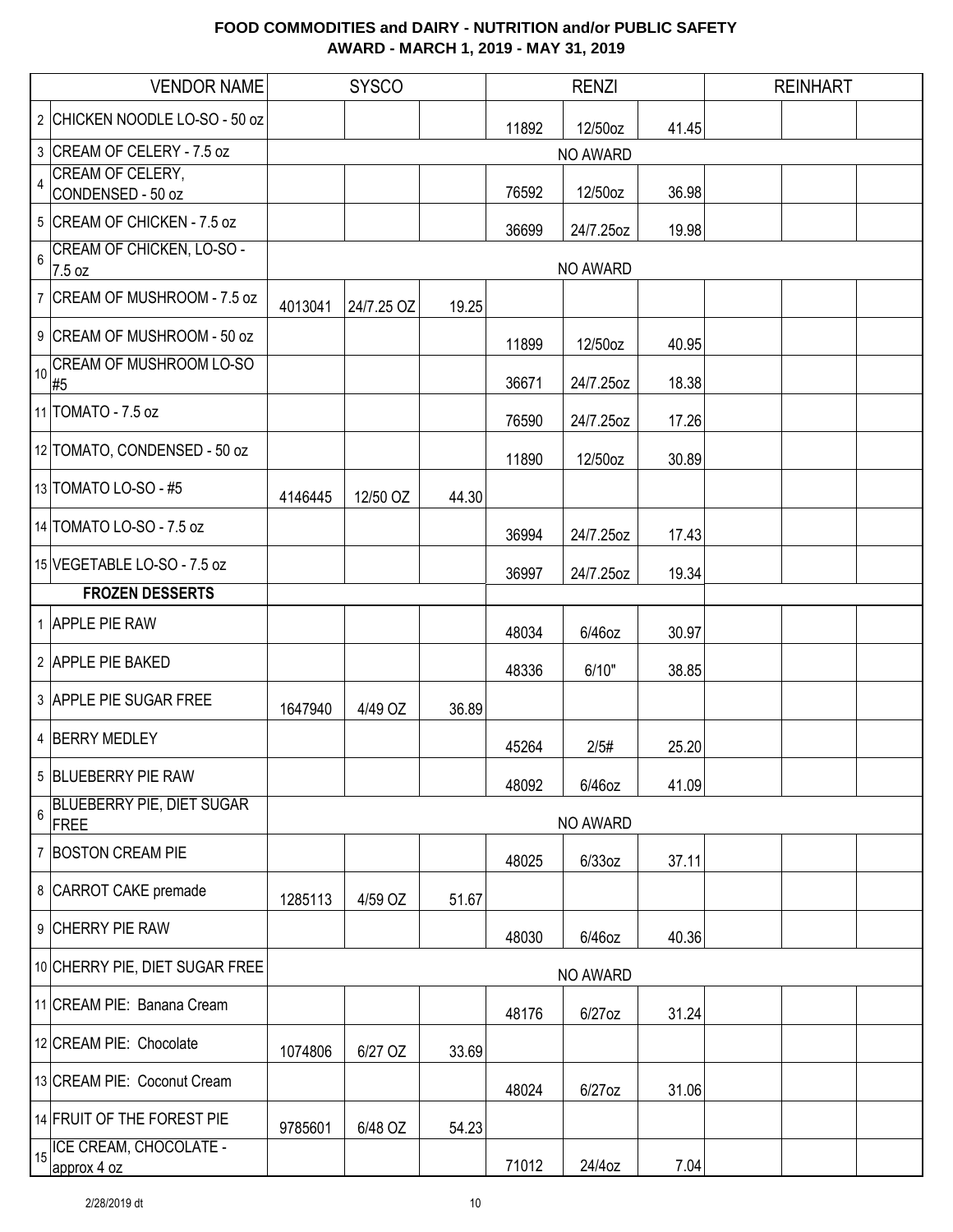| <b>VENDOR NAME</b>                  |         | <b>SYSCO</b> |       |       | <b>RENZI</b> |       |       | <b>REINHART</b> |       |  |  |
|-------------------------------------|---------|--------------|-------|-------|--------------|-------|-------|-----------------|-------|--|--|
| 16 ICE CREAM, STRAWBERRY -          |         |              |       |       |              |       |       |                 |       |  |  |
| approx 4 oz                         |         |              |       | 71013 | 24/4oz       | 7.04  |       |                 |       |  |  |
| ICE CREAM, VANILLA - approx 4       |         |              |       | 71011 | 24/4oz       | 7.04  |       |                 |       |  |  |
| 0Z<br>ICE CREAM, VANILLA -LACTOSE   |         |              |       |       |              |       |       |                 |       |  |  |
| 18<br>approx 4 oz                   | 1819242 | 24/4 OZ      | 9.10  |       |              |       |       |                 |       |  |  |
| ICE CREAM, NSA CHOCOLATE -<br>19    |         |              |       |       | 24/4oz       |       |       |                 |       |  |  |
| approx 4 oz                         |         |              |       | 71002 | <b>NSA</b>   | 7.32  |       |                 |       |  |  |
| 20 ICE CREAM, NSA VANILLA -         |         |              |       | 71009 | 24/4oz SF    | 7.32  |       |                 |       |  |  |
| approx 4 oz                         |         |              |       |       |              |       |       |                 |       |  |  |
| 21 LEMON PIE                        |         |              |       | 48141 | 6/36oz       | 36.23 |       |                 |       |  |  |
| 22 STRAWBERRY RHUBARB PIE           | 9785312 | 6/46 OZ      | 37.92 |       |              |       |       |                 |       |  |  |
|                                     |         |              |       |       |              |       |       |                 |       |  |  |
| 23 WHIP TOPPING                     |         |              |       | 91000 | 12/32oz      | 32.97 |       |                 |       |  |  |
| <b>JUICES / DRINK MIXES</b>         |         |              |       |       |              |       |       |                 |       |  |  |
| 1 APPLE - 46 oz                     |         |              |       | 47050 | 12/46oz      | 22.76 |       |                 |       |  |  |
|                                     |         |              |       |       |              |       |       |                 |       |  |  |
| 2 CRANBERRY - 46 oz                 |         |              |       | 47052 | 12/46oz      | 27.19 |       |                 |       |  |  |
| 3 GRAPE JUICE - 46 oz               |         |              |       |       |              |       |       |                 |       |  |  |
|                                     |         |              |       | 47051 | 12/46oz      | 29.95 |       |                 |       |  |  |
| $4$ ORANGE - 64 oz                  |         |              |       |       |              |       |       |                 |       |  |  |
|                                     |         |              |       | 47057 | 12/46oz      | 31.29 |       |                 |       |  |  |
| 5 PINEAPPLE - 46 oz                 |         |              |       | 47058 | 12/46oz      | 33.24 |       |                 |       |  |  |
|                                     |         |              |       |       |              |       |       |                 |       |  |  |
| 6   TOMATO - 46 oz                  |         |              |       | 47060 | 12/46oz      | 17.47 |       |                 |       |  |  |
| 7 APPLE EZO - 5.5 oz                |         |              |       |       |              |       |       |                 |       |  |  |
|                                     |         |              |       | 47046 | 48/5.5oz     | 19.85 |       |                 |       |  |  |
| 8 CRANBERRY EZO - 5.5 oz            | 4036315 | 48/5.5 OZ    | 20.49 |       |              |       |       |                 |       |  |  |
| 9 GRAPE EZO - 5.5 oz                |         |              |       |       |              |       |       |                 |       |  |  |
|                                     | 4164497 | 48/5.5 OZ    | 23.15 |       |              |       |       |                 |       |  |  |
| 10 GRAPEFRUIT EZO - 5.5 oz          |         |              |       |       |              |       |       |                 |       |  |  |
|                                     |         |              |       | 47047 | 48/5.5oz     | 27.65 |       |                 |       |  |  |
| 11 ORANGE JUICE EZO - 5.5 oz        |         |              |       | 47049 | 48/5.5oz     | 21.74 |       |                 |       |  |  |
| ORANGE/PINEAPPLE EZO - 5.5<br>12    |         |              |       |       |              |       |       |                 |       |  |  |
| 0Z                                  |         |              |       |       | NO AWARD     |       |       |                 |       |  |  |
| 13 PINEAPPLE EZO - 5.5 oz           |         |              |       |       |              |       |       |                 |       |  |  |
|                                     |         |              |       | 47048 | 48/5.5oz     | 22.07 |       |                 |       |  |  |
| 14 PRUNE EZO - 4 oz                 |         |              |       |       |              |       | C4130 | 96/4 OZ         | 23.32 |  |  |
| 15 PRUNE EZO - 5.5 oz               |         |              |       |       | NO AWARD     |       |       |                 |       |  |  |
|                                     |         |              |       |       |              |       |       |                 |       |  |  |
| 16 TOMATO EZO - 5.5 oz              |         |              |       | 47325 | 48/5.5oz     | 16.68 |       |                 |       |  |  |
| V-8 EZO LO SO - 5.5 oz, low<br>17   |         |              |       |       |              |       |       |                 |       |  |  |
| sodium                              |         |              |       | 47331 | 48/5.5oz     | 22.74 |       |                 |       |  |  |
| NO SUGAR ADDED - APPLE - 5.5<br>18  |         |              |       |       | NO AWARD     |       |       |                 |       |  |  |
| loz<br>NO SUGAR ADDED - GRAPE - 5.5 |         |              |       |       |              |       |       |                 |       |  |  |
| 19<br>loz                           |         |              |       |       | NO AWARD     |       |       |                 |       |  |  |
| NO SUGAR ADDED - ORANGE -<br>20     |         |              |       |       |              |       |       |                 |       |  |  |
| 5.5 oz                              |         | NO AWARD     |       |       |              |       |       |                 |       |  |  |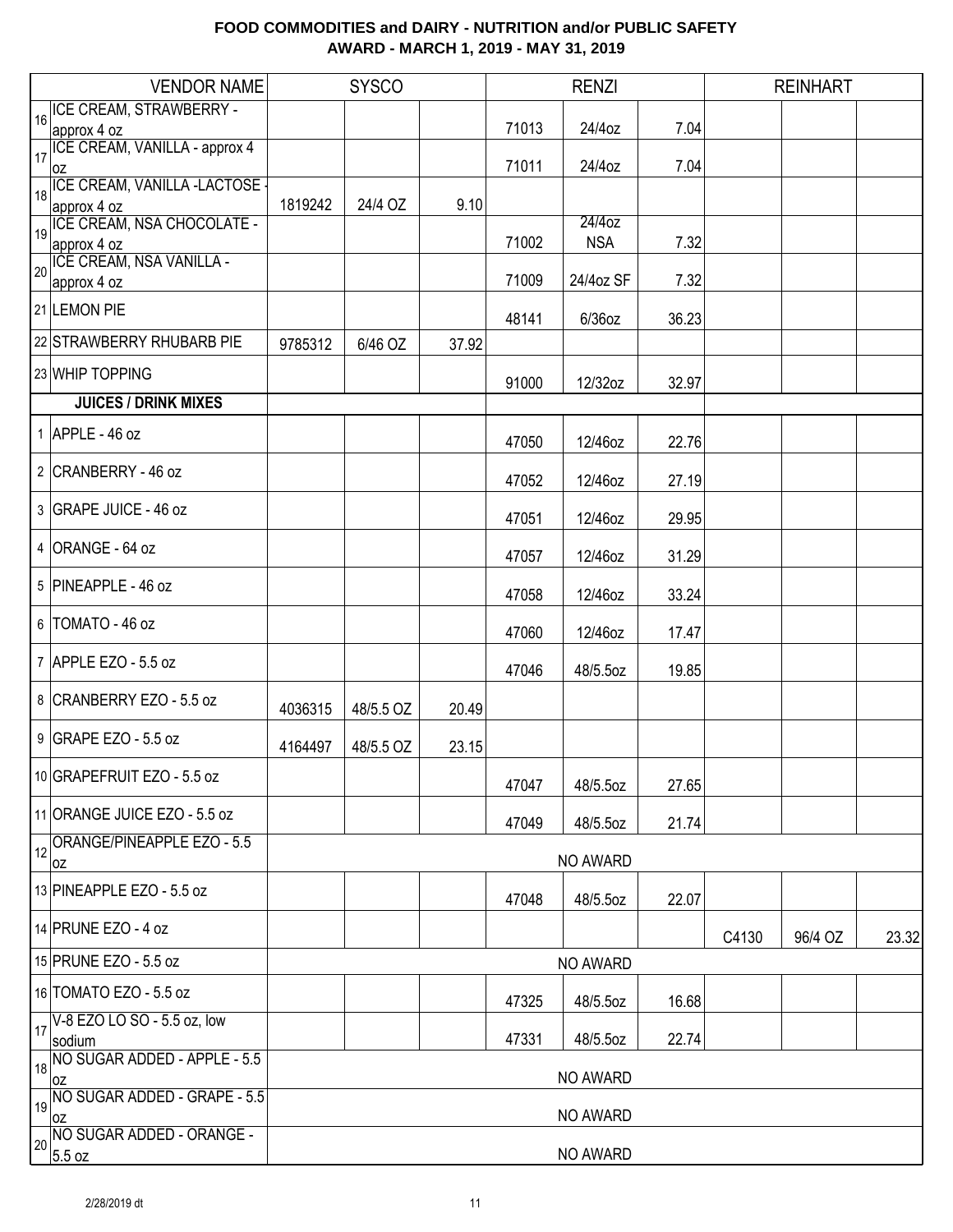| <b>VENDOR NAME</b>                                   |         | <b>SYSCO</b> |       |       | <b>RENZI</b>      |        |       | <b>REINHART</b> |       |
|------------------------------------------------------|---------|--------------|-------|-------|-------------------|--------|-------|-----------------|-------|
| <b>NO SUGAR ADDED - PINEAPPLE</b><br>21              |         |              |       |       |                   |        |       |                 |       |
| $-5.5 oz$<br><b>GRAPE DRINK MIX - POWDER -</b>       |         |              |       |       | NO AWARD          |        |       |                 |       |
| 22<br>21-24 oz                                       |         |              |       | 27529 | 12/24oz           | 16.25  |       |                 |       |
| <b>ORANGE DRINK MIX - POWDER -</b>                   |         |              |       |       |                   |        |       |                 |       |
| 23<br>21-24 oz                                       |         |              |       | 27530 | 12/24oz           | 16.25  |       |                 |       |
| <b>LEMONADE DRINK MIX -</b><br>24                    |         |              |       |       |                   |        |       |                 |       |
| POWDER - 21-24 oz                                    |         |              |       | 27527 | 12/24oz           | 16.25  |       |                 |       |
| PINK LEMONADE DRINK MIX -<br>25<br>POWDER - 21-24 oz |         |              |       | 27532 | 12/24oz           | 16.25  |       |                 |       |
| <b>ICE TEA DRINK MIX - POWDER -</b>                  |         |              |       |       |                   |        |       |                 |       |
| 26<br>21 - 24 oz                                     |         |              |       | 27533 | 12/24oz           | 16.25  |       |                 |       |
| <b>BULK PRODUCTS</b>                                 |         |              |       |       |                   |        |       |                 |       |
| 1 AU GRATIN POTATOES - #10                           |         |              |       | 34161 | 12/20.35oz        | 52.17  |       |                 |       |
| BAKED BEANS (Gramma Brown) -                         |         |              |       |       |                   |        |       |                 |       |
| $\overline{2}$<br>#10                                | 5112107 | 6/#10        | 26.66 |       |                   |        |       |                 |       |
| 3 BEEF STEW - 10#                                    |         |              |       | 66062 | 6/#10             | 42.15  |       |                 |       |
|                                                      |         |              |       |       |                   |        |       |                 |       |
| 4 BEETS, SLICED - #10                                |         |              |       | 62065 | 6/#10             | 20.10  |       |                 |       |
| 5 BEETS, DICED - #10                                 |         |              |       | 62067 | 6/#10             | 19.95  |       |                 |       |
| 6 BLACK OLIVES - #10                                 |         |              |       |       |                   |        |       |                 |       |
|                                                      |         |              |       | 59012 | 6/#10             | 34.15  |       |                 |       |
| <b>BROWN GRAVY, LOW SODIUM -</b><br>7<br>#5          |         |              |       | 57727 | 8/16oz Dry<br>Mix | 31.55  |       |                 |       |
| 8 CANNONBALL BBQ SAUCE - gal                         |         |              |       |       |                   |        |       |                 |       |
|                                                      |         |              |       | 57212 | 4/1gal            | 19.89  |       |                 |       |
| 9 CHEDDAR CHEESE SAUCE - #10                         |         |              |       | 63027 | 6/#10             | 32.64  |       |                 |       |
|                                                      |         |              |       |       |                   |        |       |                 |       |
| 10 CHILI SAUCE - #10                                 |         |              |       | 57131 | 6/#10             | 27.94  |       |                 |       |
| 11 COFFEE - 14 - 16 oz                               |         |              |       | 71105 | 24/14oz           | 110.00 |       |                 |       |
|                                                      |         |              |       |       |                   |        |       |                 |       |
| 12 COFFEE, PILLOW PACK - 2.5 oz                      |         |              |       | 71021 | 84/2oz            | 54.25  |       |                 |       |
| 13 COFFEE, PILLOW PACK - 14 oz                       |         |              |       | 71105 | 24/14oz           | 110.00 |       |                 |       |
| 14 COFFEE, DECAF - 14 - 16 oz                        |         |              |       |       |                   |        |       |                 |       |
| COFFEE, DECAF, PILLOW PACK -                         | 6958045 | 18/14 OZ     | 79.37 |       |                   |        |       |                 |       |
| 15<br>2.5 oz                                         |         |              |       | 71021 | 84/2oz            | 54.25  |       |                 |       |
| COFFEE, DECAF, PILLOW PACK -                         |         |              |       |       |                   |        |       |                 |       |
| 16<br>14 oz                                          | 6958045 | 18/14 OZ     | 79.37 |       |                   |        |       |                 |       |
| 17 COLESLAW DRESSING - Gal                           |         |              |       | 56090 | $4/1$ gal         | 38.47  |       |                 |       |
| 18 CREAM STYLE CORN - #10                            |         |              |       |       |                   |        |       |                 |       |
|                                                      | 582106  | 6/#10        | 23.69 |       |                   |        |       |                 |       |
| <b>GARBANZO BEANS (CHIC PEAS)</b><br>19<br>- #10     |         |              |       | 62059 | 6/#10             | 19.81  |       |                 |       |
| 20 GRAPE JELLY - #10                                 |         |              |       |       |                   |        |       |                 |       |
|                                                      |         |              |       |       |                   |        | M3894 | 6/#10CAN        | 58.69 |
| 21 GRAPE JELLY - 132 oz                              |         |              |       | 91435 | 6/132oz           | 43.00  |       |                 |       |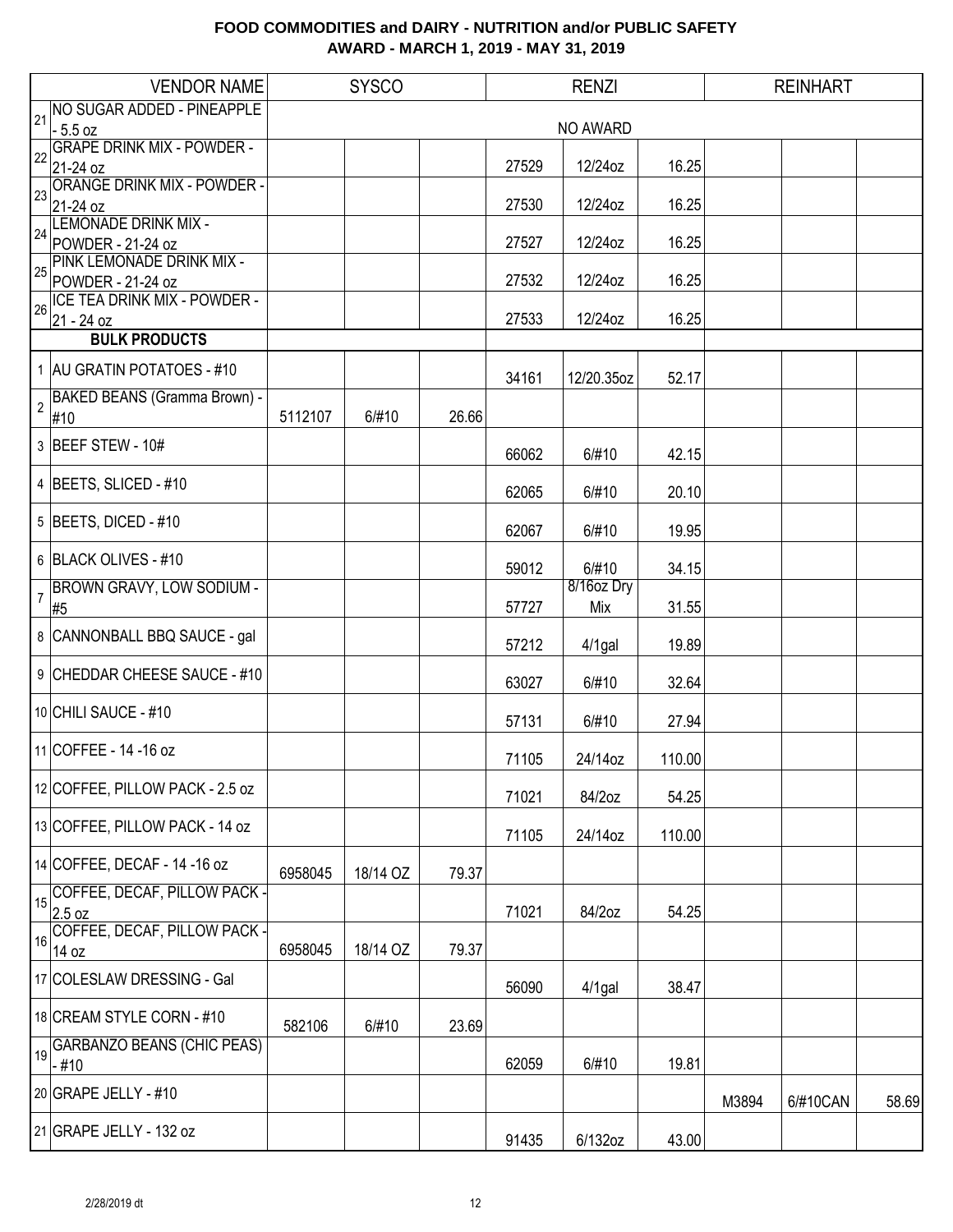|    | <b>VENDOR NAME</b>                             |         | <b>SYSCO</b>   |       |       | <b>RENZI</b> |       |       | <b>REINHART</b> |       |
|----|------------------------------------------------|---------|----------------|-------|-------|--------------|-------|-------|-----------------|-------|
|    | 22 GREEN BEANS - #10                           |         |                |       | 60093 | 6/#10        | 19.20 |       |                 |       |
|    | 23 GREEN BEANS, 14 -16 oz                      |         |                |       |       | NO AWARD     |       |       |                 |       |
|    | 24 GREEN PEPPERS - #10                         |         |                |       | 60095 | 6/#10        | 28.50 |       |                 |       |
|    | 25 HOT SAUCE, MONARCH or equal -<br>gal        |         |                |       | 61004 | $4/1$ gal    | 20.17 |       |                 |       |
|    | 26 JALAPENOS - #10                             |         |                |       |       | 6/#10        |       |       |                 |       |
|    | 27 KETCHUP - #10                               |         |                |       | 63065 | Sliced       | 21.65 |       |                 |       |
|    |                                                |         |                |       | 57081 | 6/#10        | 22.26 |       |                 |       |
|    | 28 KETCHUP, 12 - 14 oz bottle                  | 4560934 | 36/14 OZ       | 36.11 |       |              |       |       |                 |       |
|    | 29 KIDNEY BEANS - #10                          |         |                |       | 62000 | 6/#10        | 21.93 |       |                 |       |
|    | 30 KIDNEY BEANS, 14 - 16 oz                    |         |                |       |       |              |       |       |                 |       |
|    | 31 MASHED POTATOES - #10                       |         |                |       | 34141 | 6/#10        | 37.00 |       |                 |       |
|    | 32 MAYONNAISE, REGULAR - Gal                   |         |                |       | 56205 | 4/1gal       | 22.15 |       |                 |       |
|    | 33 MAYONNAISE, LOW FAT - Gal                   |         |                |       | 56024 | 4/1gal       | 29.15 |       |                 |       |
|    | 34 MUSHROOMS - #10                             |         |                |       | 68024 | 6/#10        | 39.50 |       |                 |       |
|    | 35 MUSTARD - 12 oz bottle                      | 4736070 | 12/12 OZ       | 18.49 |       |              |       |       |                 |       |
|    | 36 MUSTARD - Gal                               |         |                |       |       |              |       | L4824 | 4/1 GAL         | 11.91 |
|    | 37 NORTHERN BEAN - 10#                         |         |                |       | 95412 | 6/#10        | 22.75 |       |                 |       |
|    | 38 PEANUT BUTTER - 5#                          |         |                |       | 92542 | 6/5#         | 40.50 |       |                 |       |
|    | 39 PEPPERS, RED & GREEN - 10#                  |         |                |       | 60095 | 6/#10        | 29.35 |       |                 |       |
|    | 40 PICKLES, DILL - gal                         |         |                |       |       |              |       | J2546 | 4/1 GAL         | 40.27 |
|    | 41 PICKLES, DILL - 5 gal                       | 7158815 | <b>1/5 GAL</b> | 24.77 |       |              |       |       |                 |       |
|    | 42 PINTO BEANS - #10                           |         |                |       | 62075 | 6/#10        | 20.15 |       |                 |       |
|    | 43 PIZZA SAUCE Grade A - #10                   |         |                |       | 57051 | 6/#10        | 24.19 |       |                 |       |
|    | 44 POTATOES, DICED - 10#                       |         |                |       | 62084 | 6/#10        | 23.75 |       |                 |       |
| 45 | POTATOES, DICED, FRESH VAC<br>PACKED - 10#     |         |                |       | 26026 | 2/10#        | 15.98 |       |                 |       |
| 46 | <b>POTATO PEARL Vitamin C</b><br>Enriched - 5# |         |                |       | 34141 | 6/#10        | 37.25 |       |                 |       |
|    | 47 POTATO - SCALLOPED - 20.35 oz               |         |                |       | 34165 | 12/20.35oz   | 54.10 |       |                 |       |
|    | 48 PUMPKIN - #10                               |         |                |       | 62083 | 6/#10        | 38.15 |       |                 |       |
|    | 49 RAISINS - 30#                               |         |                |       | 92345 | 1/30#        | 57.04 |       |                 |       |
|    | 50 RAVIOLI - #10                               |         |                |       | 66065 | 6/#10        | 29.09 |       |                 |       |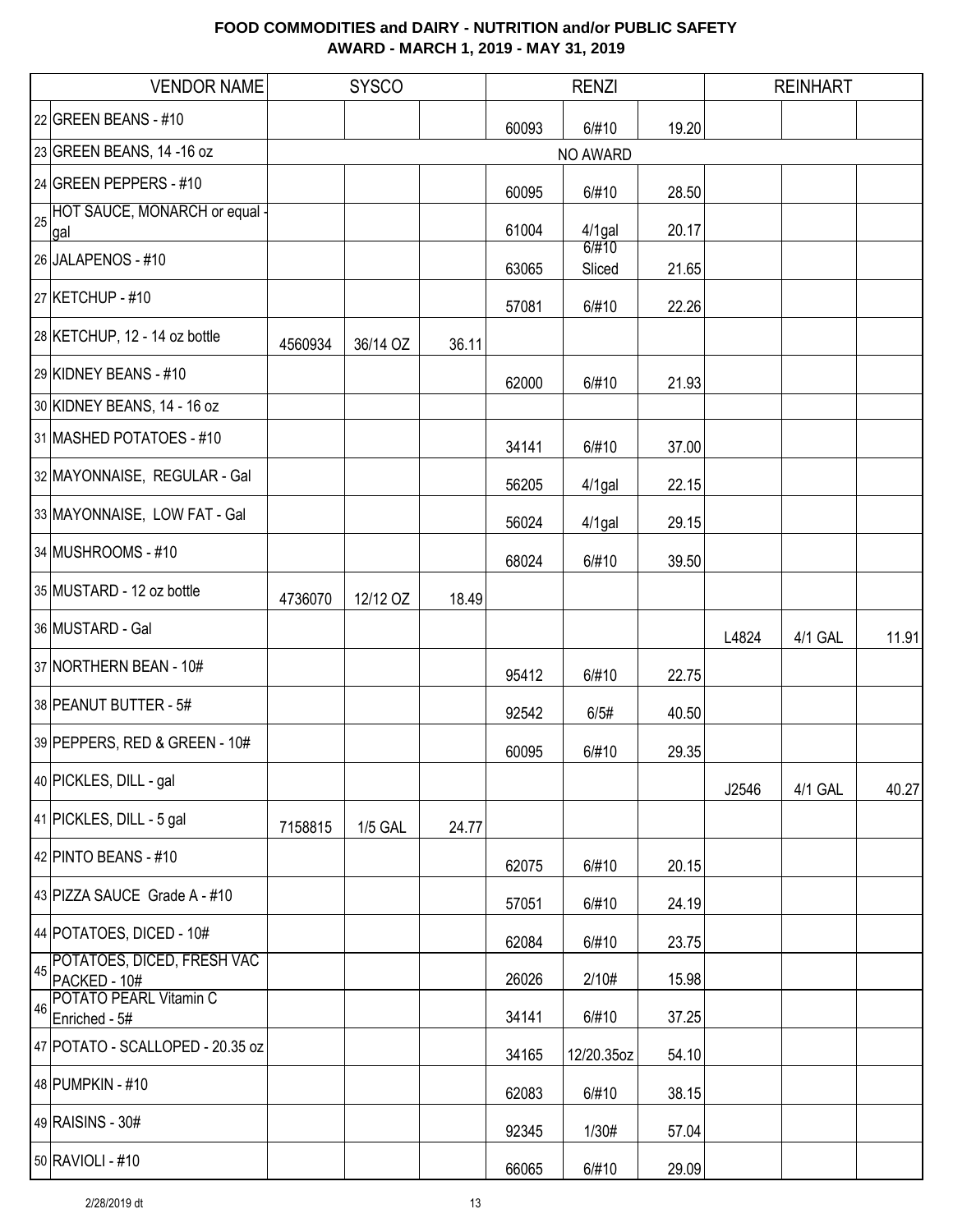|                | <b>VENDOR NAME</b>                                |         | <b>SYSCO</b> |       |       | <b>RENZI</b> |       |       | <b>REINHART</b> |       |
|----------------|---------------------------------------------------|---------|--------------|-------|-------|--------------|-------|-------|-----------------|-------|
|                | 51 RED PEPPERS - #10                              |         |              |       | 58997 | 6/#10        | 29.65 |       |                 |       |
|                | 52 REFRIED BEANS - #10 or 115 oz                  | 4673984 | 6/10 LB      | 41.22 |       |              |       |       |                 |       |
| 53             | REFRIED BEANS, VEGETARIAN -<br>#10                | 5882311 | 6/#10        | 29.47 |       |              |       |       |                 |       |
|                | 54 SALSA - #10                                    |         |              |       | 57061 | 6/#10        | 29.25 |       |                 |       |
|                | 55 SAUERKRAUT - #10                               |         |              |       | 62082 | 6/#10        | 23.99 |       |                 |       |
|                | 56 SPAGHETTI SAUCE - #10                          |         |              |       | 57336 | 6/#10        | 22.29 |       |                 |       |
| 57             | <b>SPAGHETTI SAUCE, LOW</b><br>SODIUM - #10       |         |              |       | 57021 | 6/#10        | 22.15 |       |                 |       |
|                | 58 STEWED TOMATO, Grade A - #10                   |         |              |       | 56970 | 6/#10        | 24.30 |       |                 |       |
| 59             | <b>STEWED TOMATO, LOW</b><br>SODIUM Grade A - #10 |         |              |       |       | NO AWARD     |       |       |                 |       |
|                | 60 STRAWBERRY PRESERVES - 4#                      |         |              |       | 91424 | 6/4#         | 40.66 |       |                 |       |
|                | 61 STRAWBERRY TOPPING - 5#                        |         |              |       |       |              |       | 31468 | 6/58 OZ         | 43.49 |
| 62             | <b>SWEET POTATOES, syrup Grade</b><br>$A - #10$   |         |              |       | 92369 | 6/#10        | 31.05 |       |                 |       |
|                | 63 TEA BAGS, Regular                              |         |              |       | 71451 | 10/100ct     | 26.35 |       |                 |       |
|                | 64 TOMATOES, CRUSHED - #10                        |         |              |       | 57016 | 6/#10        | 21.77 |       |                 |       |
|                | 65 TOMATO PASTE, Grade A - #10                    |         |              |       |       |              |       | J3034 | 6/#10CAN        | 24.39 |
| 66             | TOMATO PASTE, LOW SODIUM<br>Grade A - #10         |         |              |       |       | NO AWARD     |       |       |                 |       |
|                | 67 TOMATO SAUCE, Grade A - #10                    |         |              |       | 57055 | 6/#10        | 22.21 |       |                 |       |
| 68             | TOMATO SAUCE, LOW SODIUM                          |         |              |       |       |              |       |       |                 |       |
|                | Grade A - #10                                     |         |              |       | 57021 | 6/#10        | 21.80 |       |                 |       |
|                | 69 WAX BEANS - 14 - 16 oz                         |         |              |       |       | NO AWARD     |       |       |                 |       |
|                | 70 WAX BEANS - #10                                |         |              |       | 62022 | 6/#10        | 24.45 |       |                 |       |
|                | 71 VEGETARIAN BEAN - #10                          |         |              |       | 60097 | 6/#10        | 23.01 |       |                 |       |
|                | 72 3-BEAN SALAD - #10                             |         |              |       |       |              |       | 56124 | 6/#10CAN        | 33.03 |
|                | 73 4-BEAN SALAD - #10                             |         |              |       | 10974 | 6/#10        | 31.90 |       |                 |       |
|                | <b>INDIVIDUAL SERVING ITEMS</b>                   |         |              |       |       |              |       |       |                 |       |
|                | 1 CHIPS - Corn - 1 oz                             |         |              |       | 77540 | 104/1oz      | 31.05 |       |                 |       |
| $\overline{2}$ | HOT CHOCOLATE, SUGAR FREE<br><b>PACKET</b>        |         |              |       | 48229 | 6/40ct       | 36.75 |       |                 |       |
|                | 3 ORANGE JUICE - 4 oz                             |         |              |       | 47000 | 72/4oz       | 12.91 |       |                 |       |
|                | 4   POTATO CHIP - regular - 1 oz                  | 5511175 | 104/1 OZ     | 34.71 |       |              |       |       |                 |       |
|                | 5 POTATO CHIP - BBQ - 1 oz                        |         |              |       | 77541 | 104/1oz      | 31.00 |       |                 |       |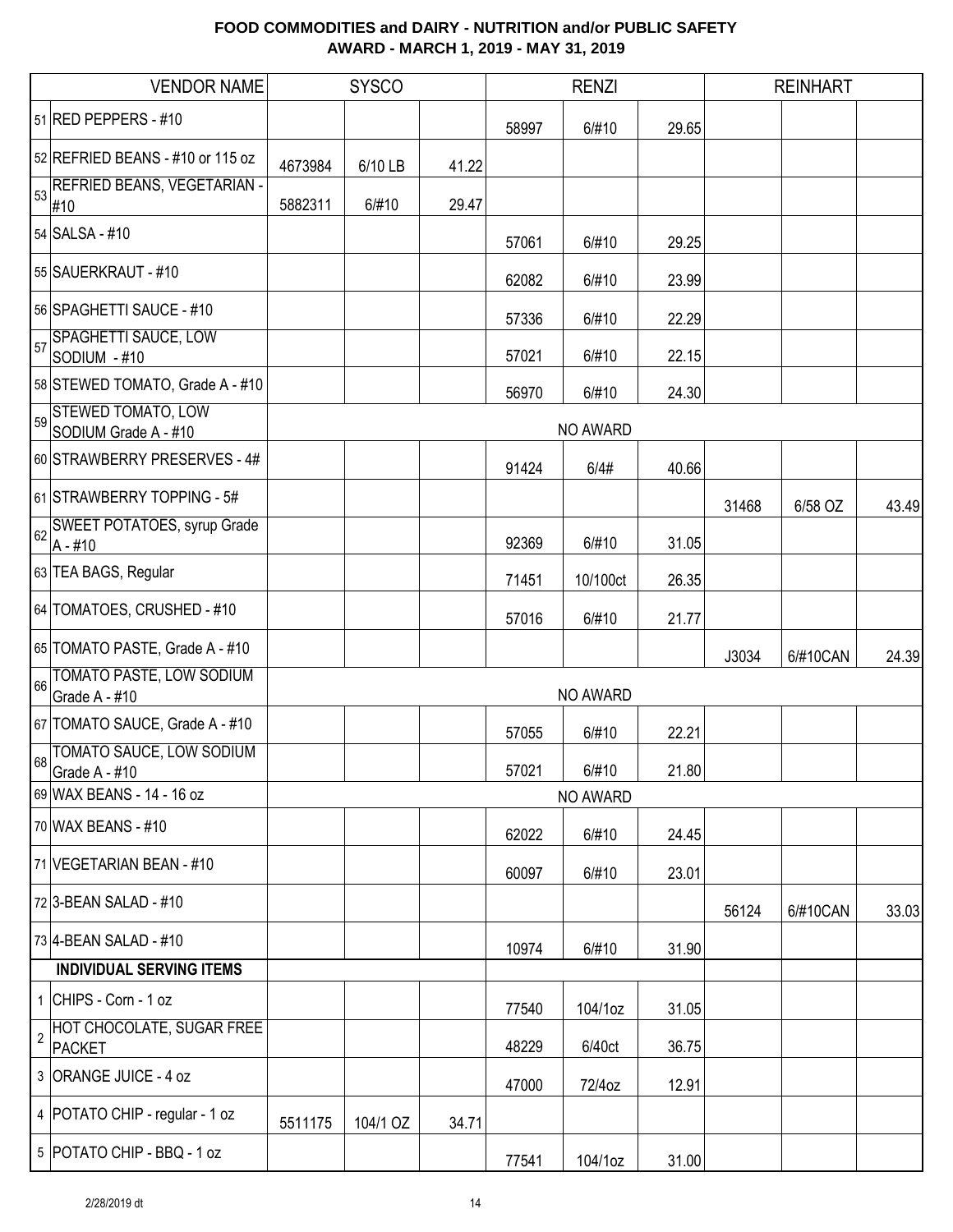|   | <b>VENDOR NAME</b>                                    |         | <b>SYSCO</b>   |        |                        | <b>RENZI</b> |       |       | <b>REINHART</b> |       |
|---|-------------------------------------------------------|---------|----------------|--------|------------------------|--------------|-------|-------|-----------------|-------|
| 6 | <b>POTATO CHIP - Sour Cream &amp;</b><br>Onion - 1 oz |         |                |        | 77543                  | 104/1oz      | 31.00 |       |                 |       |
|   | 7 PRETZELS - 1 oz                                     |         |                |        |                        |              |       |       |                 |       |
|   |                                                       |         |                |        | 77532<br>78574         | 88/1oz       | 26.29 |       |                 |       |
|   | 8   TORTILLA CHIPS - 2 oz                             |         |                |        | Scoops                 | 72/.875oz    | 22.60 |       |                 |       |
|   | 9 PC APPLESAUCE                                       |         |                |        | 64153                  | 96/4.5oz     | 21.30 |       |                 |       |
|   | 10 PC BBQ SAUCE                                       |         |                |        | 66218                  | 100/1oz      | 8.99  |       |                 |       |
|   | 11 PC BUTTER cups                                     |         |                |        | 25313                  | 720/5gm      | 30.00 | G1358 | 8/LB            | 27.77 |
|   | 12 PC COFFEE                                          | 4659876 | 192/1.25<br>OZ | 102.18 |                        |              |       |       |                 |       |
|   | 13 PC COFFEE, DECAF                                   | 5259346 | 5/100 CT       | 54.85  |                        |              |       |       |                 |       |
|   | 14 PC CREAM CHEESE                                    |         |                |        | 25001                  | 100/1oz      | 17.20 |       |                 |       |
|   | 15 PC DIET CRANBERRY SAUCE                            |         |                |        | 64053<br>Special Order | 200/.5oz     | 24.30 |       |                 |       |
|   | 16 PC HALF & HALF                                     |         |                |        | 67174                  | 400 - 3/8oz  | 13.12 |       |                 |       |
|   | 17 PC JELLY - diet                                    | 6937445 | 200/3/8<br>OZ  | 14.43  |                        |              |       |       |                 |       |
|   | 18 PC JELLY - regular                                 | 5258835 | 400/10 GM      | 21.37  |                        |              |       |       |                 |       |
|   | 19 PC KETCHUP                                         |         |                |        | 66238                  | 1000/9gm     | 15.80 |       |                 |       |
|   | 20 PC MAPLE SYRUP, Sugar Free                         |         |                |        | 66235                  | 100/1oz      | 9.05  |       |                 |       |
|   | 21 PC MARGARINE cups                                  |         |                |        | 82112                  | 900/5gm      | 20.85 |       |                 |       |
|   | 22 PC MAYONAISE                                       |         |                |        | 66585                  | 500/9gm      | 16.35 |       |                 |       |
|   | 23 PC MUSTARD                                         |         |                |        | 66223                  | 500/4.5gm    | 7.21  |       |                 |       |
|   | 24 PC PANCAKE SYRUP                                   |         |                |        | 66229                  | 100/1.5oz    | 7.25  |       |                 |       |
|   | 25 PC PANCAKE SYRUP, Sugar Free                       |         |                |        | 66235                  | 100/1oz      | 8.95  |       |                 |       |
|   | 26 PC PEANUT BUTTER                                   |         |                |        | 66527                  | 200/.5oz     | 20.97 |       |                 |       |
|   | 27 PC RELISH                                          |         |                |        | 66219                  | 200/9gm      | 6.85  |       |                 |       |
|   | 28 PC SALAD DRESSING (Italian If)                     |         |                |        | 66225                  | 200/12gm     | 14.50 |       |                 |       |
|   | 29 PC SALT SUBSTITUTE                                 | 1116052 | 300/0.03<br>OZ | 22.96  |                        |              |       |       |                 |       |
|   | 30 PC SPLENDA                                         |         |                |        | 67002                  | 2000ct       | 24.14 |       |                 |       |
|   | 31 PC SUGAR                                           |         |                |        | 67001                  | 2000ct       | 10.95 |       |                 |       |
|   | 32 PC SOUR CREAM cups                                 |         |                |        |                        |              |       | 27792 | 100/1 OZ        | 14.48 |
|   | 33 PC SWEET & SOUR                                    |         |                |        | 66236                  | 100/1oz      | 10.12 |       |                 |       |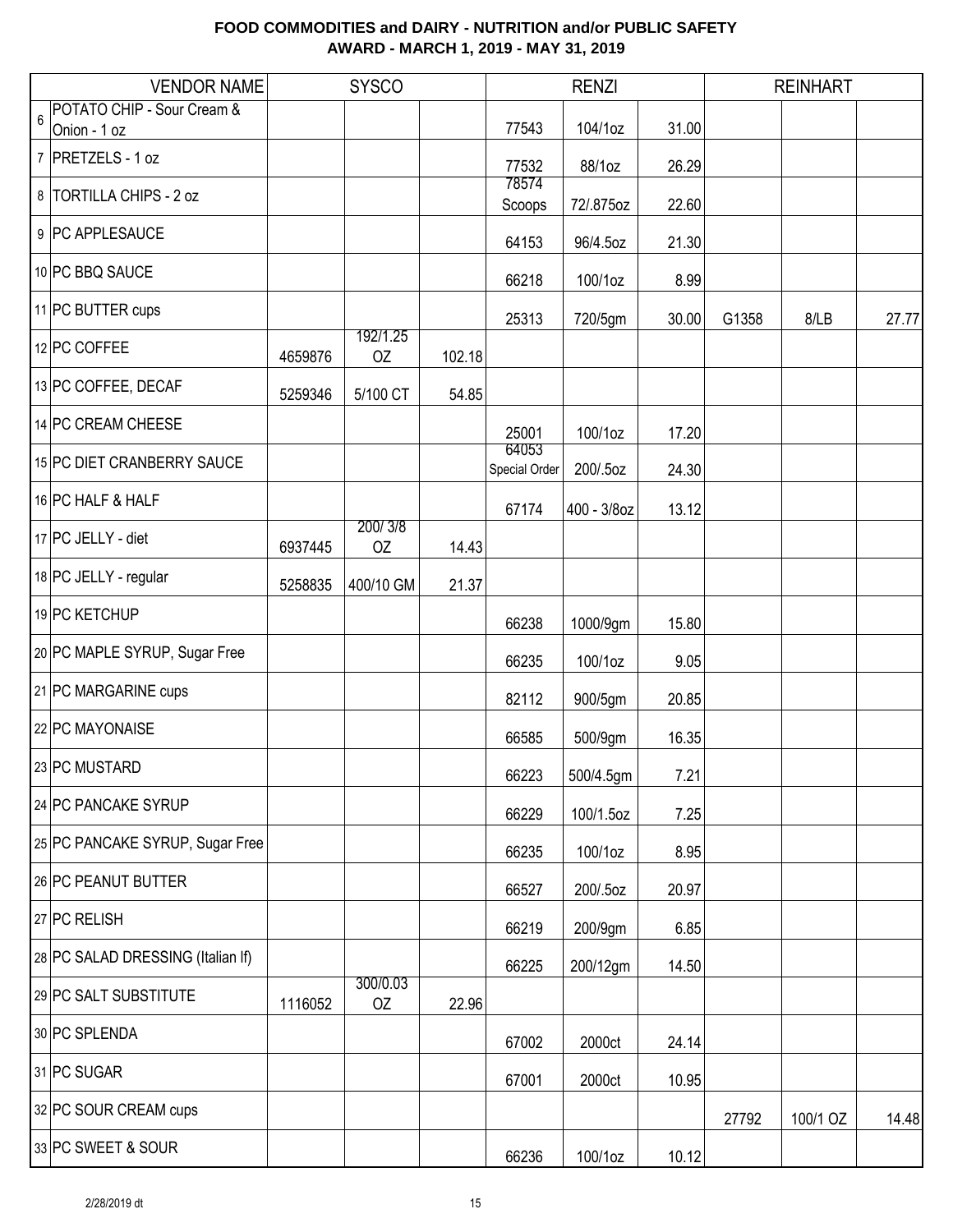|    | <b>VENDOR NAME</b>                                                             |         | <b>SYSCO</b> |       |       | <b>RENZI</b> |           |       | <b>REINHART</b> |       |  |  |
|----|--------------------------------------------------------------------------------|---------|--------------|-------|-------|--------------|-----------|-------|-----------------|-------|--|--|
|    | <b>FRUITS &amp; VEGETABLES, FRESH</b>                                          |         |              |       |       |              |           |       |                 |       |  |  |
|    | 1 APPLES, fresh                                                                |         |              |       | 88025 | 40# - 120ct  | 18.00     |       |                 |       |  |  |
|    | 2 APPLES: sliced, juice or water<br>packed, Grade A - #10                      |         |              |       | 10251 | 6/#10        | 33.66     |       |                 |       |  |  |
|    | 3 APPLESAUCE Unsweetened,<br>Grade A - #10                                     |         |              |       | 65045 | 6/#10        | 22.64     |       |                 |       |  |  |
|    | 4 APRICOTS - Grade A - #10                                                     |         |              |       | 11266 | 6/#10        | 31.09     |       |                 |       |  |  |
|    | 5 BANANAS, fresh - 150 ct                                                      |         |              |       | 88036 | 150ct        | 21.75     |       |                 |       |  |  |
|    | 6 FROZEN BERRY MEDLEY - 20#                                                    |         |              |       | 45264 | 2/5#         | 25.20     |       |                 |       |  |  |
|    | 7 CABBAGE, fresh                                                               |         |              |       | 88088 | 1/50#        | 17.50     |       |                 |       |  |  |
|    | 8 CANTELOPE, fresh                                                             |         |              |       | 88039 | 12-15ct      | 24.45     |       |                 |       |  |  |
|    | 9 CELERY. Bunch                                                                |         |              |       | 88308 | 1ct          | 2.51 each |       |                 |       |  |  |
|    | 10 COLE SLAW MIX - 4/5# bags                                                   |         |              |       |       |              |           | G1212 | 4/5 LB          | 19.84 |  |  |
| 11 | <b>CRANBERRY SAUCE Whole,</b><br>Grade A - #10                                 |         |              |       | 64049 | 6/101oz      | 41.00     |       |                 |       |  |  |
| 12 | <b>CRANBERRY SAUCE, Jellied,</b><br>Grade A - #10                              | 4608907 | 6/101 OZ     | 39.98 |       |              |           |       |                 |       |  |  |
|    | 13 CUCUMBERS, fresh - 24-30 case                                               | 2036507 | 1/10 LB      | 9.97  | 88110 | 15#          | 10.05     |       |                 |       |  |  |
|    | <b>CRUSHED PINEAPPLE: fancy,</b><br>14 juice Hawaiian Coarse, Grade A -<br>#10 |         |              |       | 64045 | 6/#10        | 21.09     |       |                 |       |  |  |
|    | <b>FROZEN STRAWBERRIES,</b><br>UNSWEETENED - Grade A - 6/5#                    |         |              |       | 45177 | 10#          | 14.29     |       |                 |       |  |  |
| 16 | <b>FROZEN STRAWBERRIES,</b><br>SWEETENED - Grade A - 6/5#                      |         |              |       | 45175 | 6/6.5#       | 54.20     |       |                 |       |  |  |
|    | 17 FRUIT COCKTAIL, Grade A - #10                                               |         |              |       | 61041 | 6/#10        | 27.48     |       |                 |       |  |  |
|    | 18 FRUIT CUPS, 4 oz - Grade A                                                  |         |              |       | 46233 | 36/4oz       | 16.79     |       |                 |       |  |  |
|    | 19 FRUIT MEDLEY, Festival/Classic,<br>melon pieces, grapes - Grade A - #10     | 3856507 | 2/8 LB       | 31.15 |       |              |           |       |                 |       |  |  |
|    | 20 GREEN PEPPERS, fresh                                                        |         |              |       | 88168 | 20#          | 34.27     |       |                 |       |  |  |
|    | 21 HONEYDEW MELON, fresh                                                       | 1000538 | 1/6 CT       | 26.88 |       |              |           |       |                 |       |  |  |
|    | 22 LETTUCE, Iceberg, fresh, head                                               |         |              |       |       |              |           | 75018 | <b>24/CNT</b>   | 21.89 |  |  |
|    | 23 LETTUCE, Iceberg, fresh, bag                                                |         |              |       | 88131 | 4/5#         | 23.95     |       |                 |       |  |  |
| 24 | MANDARIN ORANGE, sections,<br>light, Grade A - #10                             |         |              |       | 66031 | 6/#10        | 27.20     |       |                 |       |  |  |
|    | 25 ONIONS, fresh                                                               |         |              |       |       |              |           | G1146 | 50/LB           | 21.12 |  |  |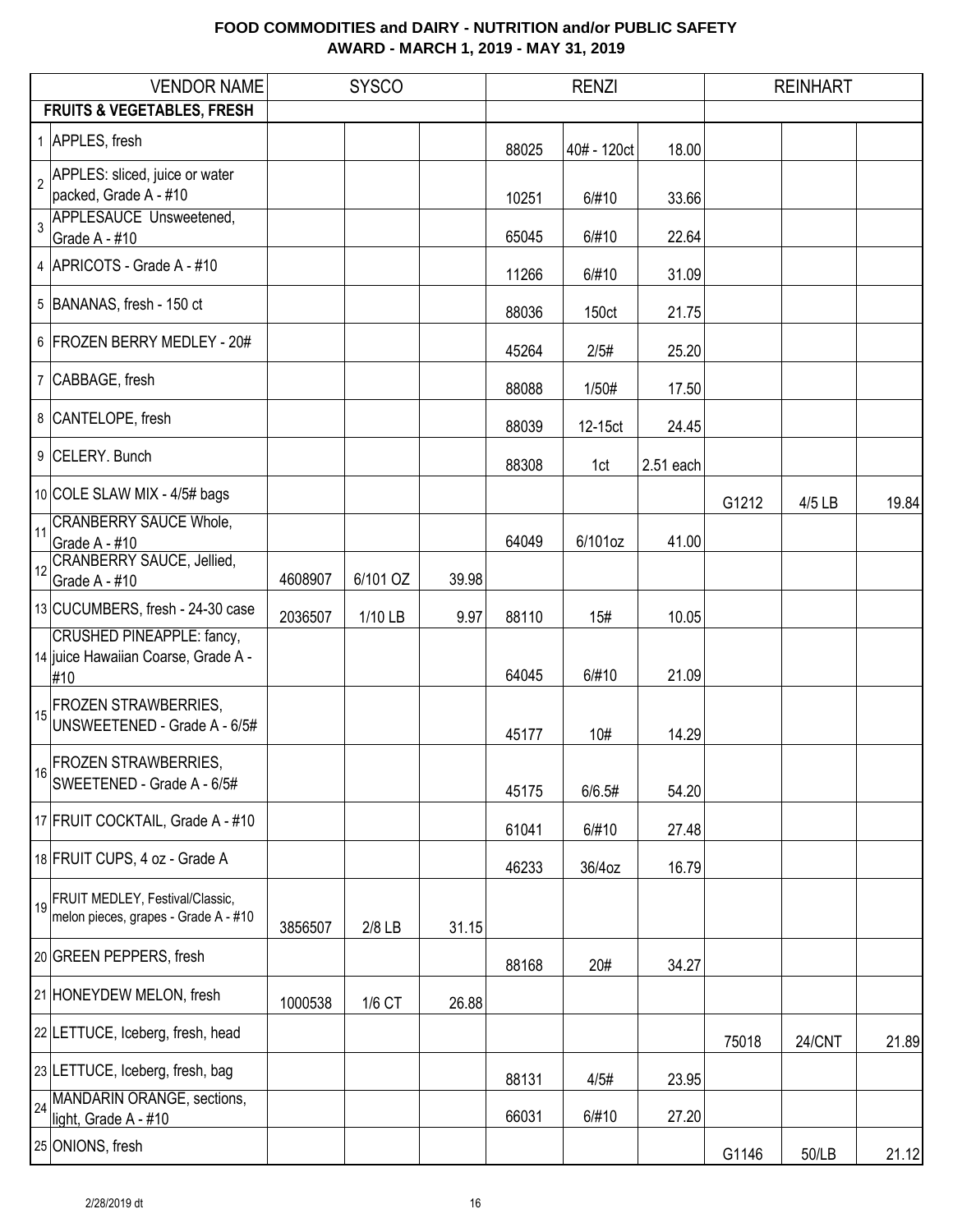|                | <b>VENDOR NAME</b>                                       |         | <b>SYSCO</b> |       |                 | <b>RENZI</b> |       |       | <b>REINHART</b> |       |
|----------------|----------------------------------------------------------|---------|--------------|-------|-----------------|--------------|-------|-------|-----------------|-------|
|                | 26 ORANGES, fresh                                        |         |              |       |                 |              |       | 78816 | <b>138/CNT</b>  | 27.41 |
| 27             | PEACHES yellow, light cling                              |         |              |       | 64008           |              |       |       |                 |       |
|                | halves, Grade A - #10<br>PEACHES sliced, light Grade A - |         |              |       | Diced           | 6/#10        | 27.90 |       |                 |       |
| 28             | #10                                                      | 4218996 | 6/#10        | 27.43 |                 |              |       |       |                 |       |
|                | 29 PEARS halves, light Grade A - #10                     |         |              |       | 64019           | 6/#10        | 37.10 |       |                 |       |
|                | 30 PEARS pieces, light Grade A - #10                     |         |              |       | 64012           | 6/#10        | 26.50 |       |                 |       |
| 31             | PEPPERS, RED & GREEN -                                   | 4843906 | 1/25 LB      | 21.26 |                 |              |       |       |                 |       |
|                | frozen - 20#<br>32 PINEAPPLE TIDBITS: light, Grade       |         |              |       | 64043 In        |              |       |       |                 |       |
|                | $A - #10$                                                |         |              |       | Juice           | 6/#10        | 22.15 |       |                 |       |
|                | 33 PINEAPPLE, sliced, juice packed,<br>Grade A - #10     |         |              |       | 63037           | 6/#10        | 29.70 |       |                 |       |
|                | 34 PLUMS, fresh                                          |         |              |       | 88071           | 25#          | 40.40 |       |                 |       |
|                | 35 POTATOES, fresh                                       |         |              |       | 88609           | 50#          | 15.24 |       |                 |       |
|                | 36 SEEDLESS RAISINS - Grade A                            |         |              |       | 92345           | 30#          | 57.04 |       |                 |       |
|                | 37 SNOW PEAS                                             | 1008382 | 1/10 LB      | 21.54 |                 |              |       |       |                 |       |
| 38             | <b>SWEET POTATO, MASHED -</b>                            | 2497089 | 12/2 LB      | 48.51 |                 |              |       |       |                 |       |
|                | frozen<br>39 TOMATOES, fresh                             |         |              |       |                 |              |       |       |                 |       |
|                | TROPICAL FRUIT, papaya,                                  |         |              |       | 88208           | 25#          | 28.15 |       |                 |       |
| 40             | banana - Grade A - #10                                   |         |              |       | 64030           | 6/#10        | 32.35 |       |                 |       |
|                | 41 TURNIPS                                               |         |              |       | 45327<br>Frozen | 20#          | 17.18 |       |                 |       |
|                | 42 WATERMELON, fresh                                     | 3855293 | 1/1 CT       | 6.86  |                 |              |       |       |                 |       |
|                | <b>VEGETABLES - FROZEN</b>                               |         |              |       |                 |              |       |       |                 |       |
|                | 1 ASPARAGUS, Grade A                                     |         |              |       | 45086           | 6/2.5#       | 26.70 |       |                 |       |
| $\overline{2}$ | <b>BREAKFAST CUBE POTATOES,</b><br>Grade A               |         |              |       | 34395           | 6/5#         | 40.09 |       |                 |       |
|                | 3 BROCCOLI, CUT, Grade A                                 |         |              |       | 45131           | 20#          | 14.54 |       |                 |       |
|                | 4 BROCCOLI SPEARS, Grade A                               |         |              |       | 45229           | 12/2#        | 23.33 |       |                 |       |
|                | 5 BRUSSEL SPROUTS, Grade A                               |         |              |       | 45255           | 12/2#        | 22.56 |       |                 |       |
|                | 6 CALIFORNIA BLEND, Grade A                              |         |              |       | 45331           | 20#          | 18.15 |       |                 |       |
|                | 7 CAPRI MIX, Grade A                                     |         |              |       | 45318           | 20#          | 19.04 |       |                 |       |
|                | 8 BABY CARROTS, whole Grade A                            |         |              |       | 45228           | 20#          | 19.05 |       |                 |       |
|                | 9 CARROTS, CUT, Grade A                                  |         |              |       |                 |              |       |       |                 |       |
|                | 10 CAULIFLOWER, grade A                                  |         |              |       | 45018           | 20#          | 14.05 |       |                 |       |
|                |                                                          | 3772514 | 12/2 LB      | 19.20 |                 |              |       |       |                 |       |
|                | 11 CORN, Grade A                                         |         |              |       | 45024           | 20#          | 16.15 |       |                 |       |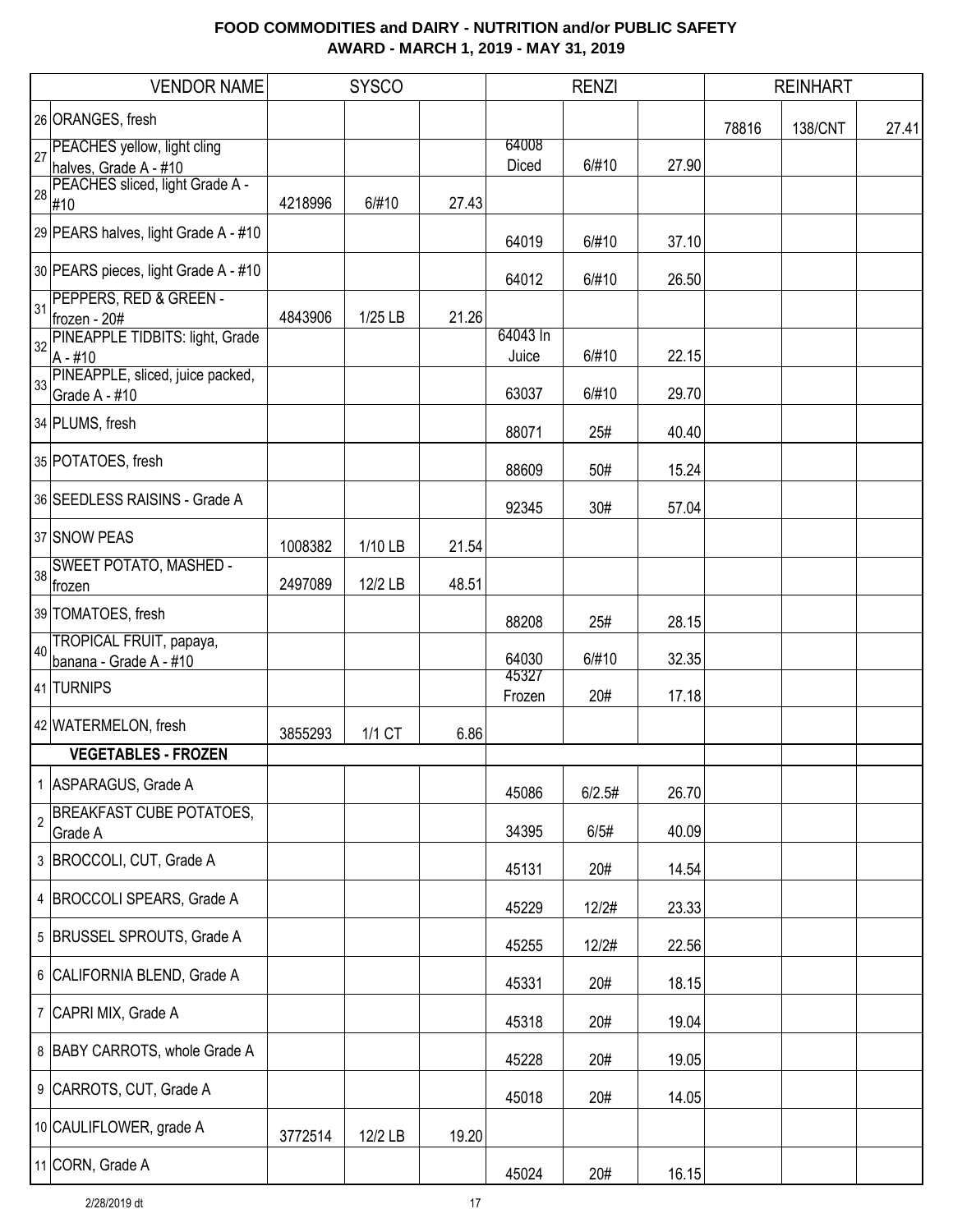|                | <b>VENDOR NAME</b>                           |         | <b>SYSCO</b> |       |       | <b>RENZI</b> |       |       | <b>REINHART</b> |       |
|----------------|----------------------------------------------|---------|--------------|-------|-------|--------------|-------|-------|-----------------|-------|
|                | 12 GREEN BEANS, CUT, Grade A                 |         |              |       | 45130 | 20#          | 16.80 |       |                 |       |
|                | 13 GREEN BEANS, ITALIAN CUT,                 |         |              |       | 45336 | 12/2#        | 23.15 |       |                 |       |
| 14             | Grade A<br><b>DICED GREEN PEPPERS, Grade</b> |         |              |       |       |              |       |       |                 |       |
|                | A                                            |         |              |       | 45097 | 12/2#        | 22.60 |       |                 |       |
|                | 15 FAJITA STRIPS                             |         |              |       |       |              |       | AG676 | 12/2 LB         | 19.24 |
|                | 16 FRENCH FRIES, Grade A                     |         |              |       | 34115 | 6/5#         | 18.10 |       |                 |       |
|                | 17 FRENCH GREEN BEANS, Grade<br>A            |         |              |       | 45253 | 12/2#        | 24.20 |       |                 |       |
|                | 18 HUBBARD SQUASH, Grade A                   |         |              |       | 45174 | 12/4#        | 41.95 |       |                 |       |
|                | 19 ITALIAN MIX, Grade A                      |         |              |       | 45348 | 20#          | 19.25 |       |                 |       |
|                | 20 JAPANESE STIR FRY, Grade A                |         |              |       | 45259 | 20#          | 24.20 |       |                 |       |
|                | 21 LIMA BEANS, Grade A                       |         |              |       | 45312 | 20#          | 24.25 |       |                 |       |
| 22             | MIXED VEGETABLES Grade A, 5                  |         |              |       |       |              |       |       |                 |       |
|                | way mix<br>23 ONIONS, DICED, Grade A         |         |              |       | 45126 | 12/2.5#      | 21.30 |       |                 |       |
|                |                                              |         |              |       | 45102 | 12/2#        | 20.37 |       |                 |       |
|                | 24 ORIENTAL BLEND, Grade A                   |         |              |       | 45259 | 20#          | 19.85 |       |                 |       |
|                | 25 PEARL ONIONS. Grade A                     |         |              |       | 45359 | 12/2#        | 32.15 |       |                 |       |
|                | 26 PEAS, Grade A                             |         |              |       | 45136 | 20#          | 18.85 |       |                 |       |
|                | 27 PEAS/CARROTS, Grade A                     |         |              |       | 45137 | 20#          | 17.16 |       |                 |       |
|                | 28 SCAND BLEND, Grade A                      |         |              |       |       |              |       | 61788 | 12/2 LB         | 17.57 |
|                | 29 SPINACH, chopped Grade A                  |         |              |       | 45232 | 12/3#        | 25.31 |       |                 |       |
|                | 30 SWEET PEAS, Grade A                       |         |              |       |       |              |       | 61126 | 20/LB           | 21.22 |
|                | 31 WAX BEANS, CUT, Grade A                   |         |              |       | 45338 | 12/2#        | 21.65 |       |                 |       |
|                | 32 WINTER BLEND, Grade A                     |         |              |       | 45099 | 12/2#        | 20.70 |       |                 |       |
|                | 33 ZUCCHINI. Grade A                         |         |              |       | 45294 | 20#          | 19.55 |       |                 |       |
|                | <b>PUDDING</b>                               |         |              |       |       |              |       |       |                 |       |
| 1              | BUTTERSCOTCH - 6/10#                         |         |              |       | 73193 | 6/#10        | 27.88 |       |                 |       |
|                | $2$ CHOCOLATE - 6/10#                        |         |              |       | 73191 | 6/#10        | 27.35 |       |                 |       |
| $\mathfrak{S}$ | <b>CHOCOLATE POWDER MIX -</b><br>12/2#       | 5106554 | 12/2 LB      | 46.91 |       |              |       |       |                 |       |
|                | 4 LEMON - 6/10#                              |         |              |       | 73195 | 6/#10        | 28.10 |       |                 |       |
|                | 5 PISTACHIO - 6/10#                          |         |              |       |       | NO AWARD     |       |       |                 |       |
|                | 6 TAPIOCA - 6/10#                            |         |              |       | 73196 | 6/#10        | 29.39 |       |                 |       |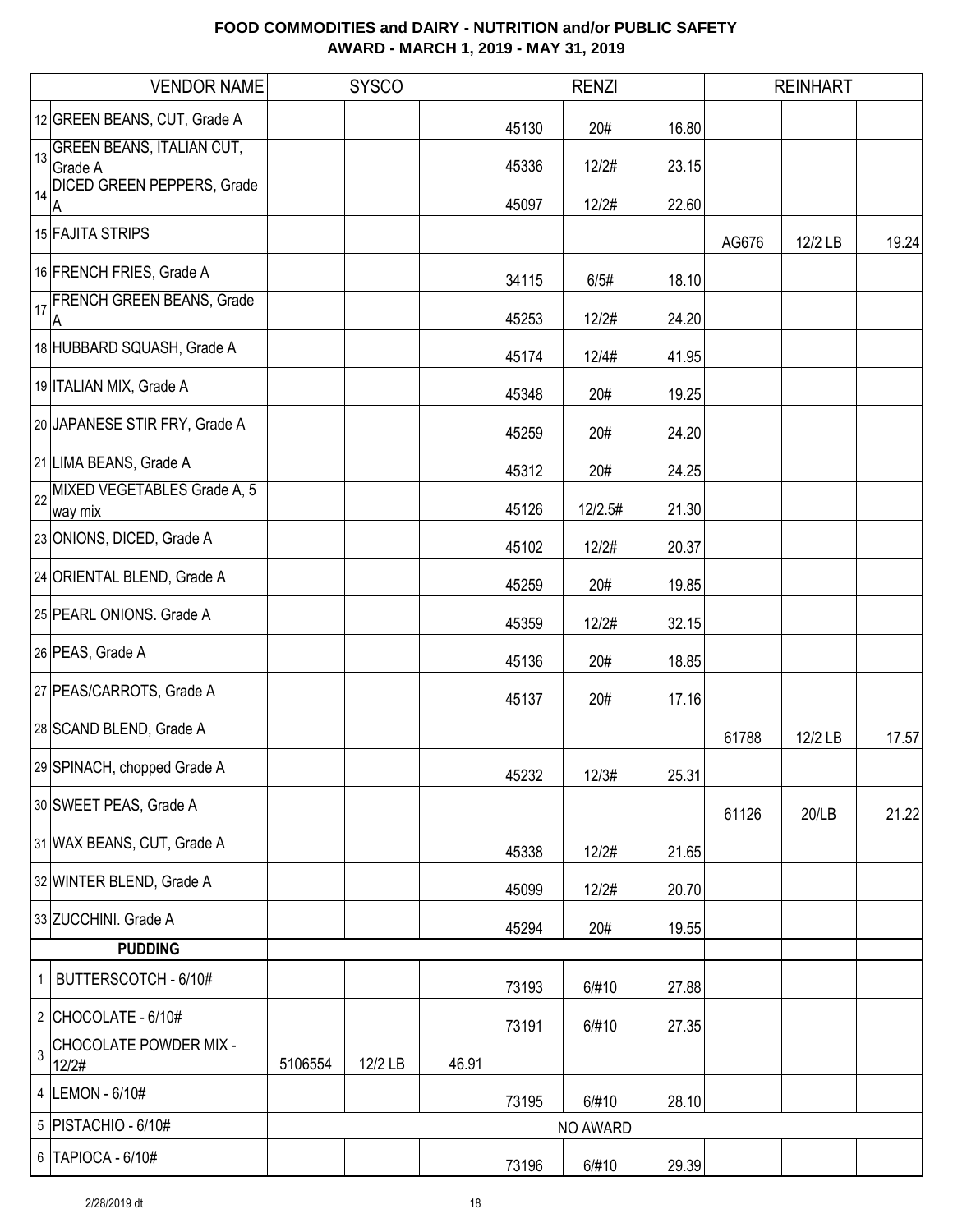|                         | <b>VENDOR NAME</b>                                      |         | <b>SYSCO</b> |       |                | <b>RENZI</b>              |                |       | <b>REINHART</b> |       |
|-------------------------|---------------------------------------------------------|---------|--------------|-------|----------------|---------------------------|----------------|-------|-----------------|-------|
|                         | 7 VANILLA - 12/24 oz                                    |         |              |       | 73192          | 6/#10                     | 27.10          |       |                 |       |
|                         | 8 VANILLA POWDER MIX - 12/2#                            |         |              |       | 28477          | 12/24oz                   | 24.15          |       |                 |       |
| $\overline{9}$          | <b>SUGAR FREE - BUTTERSCOTCH</b><br>$-5 oz$             |         |              |       | 28474          | 12/5oz<br><b>SPO</b>      | 21.05          |       |                 |       |
| 10                      | <b>SUGAR FREE - CHOCOLATE - 5</b>                       | 6798658 | 12/3.5 OZ    | 22.55 | 28473          | $12/3.5$ oz<br><b>SPO</b> | 20.14          |       |                 |       |
|                         | 0Z<br>11 SUGAR FREE - VANILLA - 5 oz                    | 6798637 | 12/3.5 OZ    | 20.05 | 28463          | 12/3.5oz<br><b>SPO</b>    | 18.10          |       |                 |       |
|                         | 12 SNACK PACK PUDDINGS,                                 |         |              |       | 73187          | 48/3.5oz                  | 15.65          |       |                 |       |
| 13                      | BUTTERSCOTCH -3.5 oz<br><b>SNACK PACK PUDDINGS,</b>     |         |              |       |                |                           |                |       |                 |       |
| 14                      | CHOCOLATE - 3.5 oz<br><b>SNACK PACK PUDDINGS,</b>       |         |              |       | 73188          | 48/3.5oz                  | 14.40          |       |                 |       |
| 15                      | VANILLA - 3.5 oz<br><b>SNACK PACK PUDDINGS,</b>         |         |              |       | 73186          | 48/3.5oz                  | 14.40          |       |                 |       |
| 16                      | DIABETIC, RICE - 4 oz<br><b>SNACK PACK PUDDINGS,</b>    | 2496347 | 48/4 OZ      | 19.76 |                |                           |                |       |                 |       |
|                         | DIABETIC, TAPIOCA - 4 oz<br><b>SNACK PACK PUDDINGS,</b> |         |              |       | 73209          | 48/4oz                    | 22.85          |       |                 |       |
| 17                      | DIABETIC, VANILLA - 4 oz<br><b>JELLO</b>                |         |              |       | 88862          | 48/3.25oz                 | 17.95          |       |                 |       |
|                         | 1 REGULAR - 24 oz- asst                                 |         |              |       |                |                           |                |       |                 |       |
|                         | 2 SUGAR FREE RED - 2.75 oz                              |         |              |       | 29212<br>28272 | 12/24oz<br>18/2.75oz      | 26.65<br>36.05 |       |                 |       |
|                         | 3 SUGAR FREE CITRUS - 2.75 oz                           |         |              |       | 28273          | 18/2.75oz                 | 36.05          |       |                 |       |
|                         | <b>DAIRY</b>                                            |         |              |       |                |                           |                |       |                 |       |
| $\mathbf{1}$            | <b>CHEESE AMER PROCESSED</b><br>SLICED - Yellow         |         |              |       |                |                           |                | D3108 | 4/5 LB          | 40.80 |
| $\overline{\mathbf{c}}$ | <b>CHEESE AMER PROCESSED</b><br>SLICED - White          |         |              |       | 25038          | 4/5#                      | 39.30          |       |                 |       |
|                         | 3 CHEESE, CHEDDAR - Block                               | 2825010 | 1/10# AV     | 2.01# |                |                           |                |       |                 |       |
|                         | 4 CHEESE, EXTRA SHARP - Block                           | 2822312 | 1/10# AV     | 2.15# |                |                           |                |       |                 |       |
|                         | 5 CHEESE, MEXICAN - Shredded                            |         |              |       |                |                           |                | M4638 | 4/5 LB          | 40.85 |
| $6\phantom{a}$          | CHEESE, MOZZARELLA -<br>Shredded - 20lb                 |         |              |       |                |                           |                | 24836 | 4/5 LB          | 38.37 |
| $\overline{7}$          | CHEESE, MOZZARELLA -<br>Shredded - 30lb                 |         |              |       |                |                           |                | G1238 | 6/5 LB          | 58.04 |
|                         | 8 CHEESE, SHARP - Shredded                              |         |              |       | 25042          | 4/5#                      | 46.75          |       |                 |       |
| $\overline{9}$          | CHEESE, SHARP, LOW SODIUM -<br>Shredded                 |         |              |       |                | <b>NO AWARD</b>           |                |       |                 |       |
|                         | 10 CHEESE, SWISS - Block                                | 2822437 | 2/8# AV      | 2.37# |                |                           |                |       |                 |       |
| 11                      | CHEESE, SWISS, LOW SODIUM -<br><b>Block</b>             |         |              |       |                | <b>NO AWARD</b>           |                |       |                 |       |
|                         | 12 CREAM CHEESE - 3#                                    | 8635740 | 4/3 LB       | 23.73 |                |                           |                |       |                 |       |
|                         | 13 COTTAGE CHEESE                                       |         |              |       | 25117          | 4/5#                      | 23.15          |       |                 |       |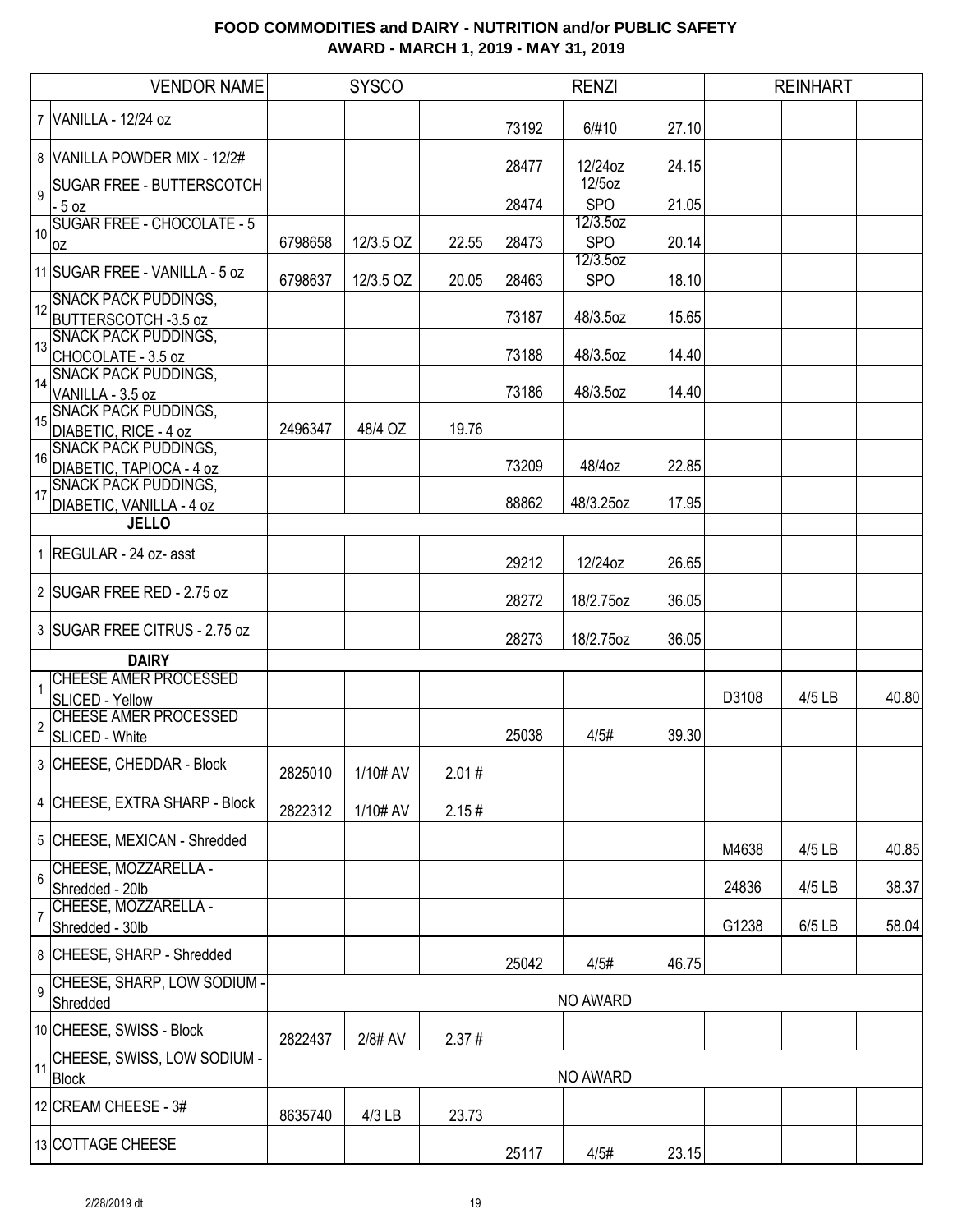|                | <b>VENDOR NAME</b>                           |         | <b>SYSCO</b> |       |                                                        | <b>RENZI</b>    |       |       | <b>REINHART</b> |       |
|----------------|----------------------------------------------|---------|--------------|-------|--------------------------------------------------------|-----------------|-------|-------|-----------------|-------|
|                | 14 COTTAGE CHEESE, 1%                        |         |              |       |                                                        |                 |       | T8998 | 4/5 LB          | 27.90 |
|                | 15 LIQUID BUTTER                             |         |              |       | 58470                                                  | $3/1$ gal       | 27.47 |       |                 |       |
|                | 16 MARGARINE                                 |         |              |       |                                                        |                 |       | 98400 | 30/1 LB         | 18.79 |
|                | 17 PARMESAN CHEESE                           |         |              |       | 25330                                                  | 4/5#            | 51.55 |       |                 |       |
|                | 18 PIZZA CRUST, rectangular par<br>baked     |         |              |       | 37807                                                  | 10/43oz         | 24.00 |       |                 |       |
|                | 19 SOUR CREAM                                |         |              |       | 25328                                                  | 4/5#            | 23.10 |       |                 |       |
|                | 20 YOGURT - assorted                         |         |              |       | 26086 Straw,<br>26088 Straw-<br>Bana, 26087<br>Vanilla | 48/4oz          | 14.50 |       |                 |       |
|                | 21 YOGURT, LIGHT - assorted flavors          |         |              |       | 26078                                                  | 48/4oz          | 17.15 |       |                 |       |
|                | 22 YOGURT, VANILLA - 2 lb - 5 lb             | 6472502 | 6/4 LB       | 26.22 |                                                        |                 |       |       |                 |       |
|                | 23 YOGURT, VANILLA - 4 - 6 oz                |         |              |       | 26154                                                  | 12/6oz          | 7.71  |       |                 |       |
|                | <b>COOKIES &amp; CRACKERS</b>                |         |              |       |                                                        |                 |       |       |                 |       |
|                | COOKIES, CHOCOLATE CHIP,                     |         |              |       |                                                        |                 |       |       |                 |       |
|                | 1 frozen ready to bake dough - 1 oz -        |         |              |       |                                                        |                 |       |       |                 |       |
|                | 1.5 oz                                       |         |              |       | 39976                                                  | 320/1oz         | 40.85 |       |                 |       |
|                | 2 COOKIES, OATMEAL, frozen                   |         |              |       |                                                        |                 |       |       |                 |       |
|                | ready to bake dough - 1 oz - 1.5 oz          |         |              |       |                                                        | <b>NO AWARD</b> |       |       |                 |       |
|                | COOKIES, OATMEAL RAISIN,                     |         |              |       |                                                        |                 |       |       |                 |       |
|                | 3   frozen ready to bake dough - 1 oz -      |         |              |       |                                                        |                 |       |       |                 |       |
|                | 1.5 oz                                       |         |              |       |                                                        |                 |       | 17868 | 16/LB           | 30.43 |
|                | <b>COOKIES, PEANUT BUTTER,</b>               |         |              |       |                                                        |                 |       |       |                 |       |
|                | 4 frozen ready to bake dough - 1 oz -        |         |              |       |                                                        |                 |       |       |                 |       |
|                | 1.5 oz                                       |         |              |       | 11453                                                  | 324/1oz         | 36.14 |       |                 |       |
| 5              | COOKIES, SUGAR, frozen ready                 |         |              |       |                                                        |                 |       |       |                 |       |
|                | to bake dough - 1 oz - 1.5 oz                |         |              |       | 39988                                                  | 320/1oz         | 37.96 | 17888 | 16/LB           | 24.97 |
|                | <b>COOKIES, WHITE CHIP</b>                   |         |              |       |                                                        |                 |       |       |                 |       |
|                | 6 MACADAMIAN NUT, frozen ready               |         |              |       | 51594                                                  | 213/1.5oz       | 51.21 |       |                 |       |
|                | to bake dough - 1 oz - 1.5 oz                |         |              |       |                                                        |                 |       |       |                 |       |
|                | 7 FIG NEWTONS                                |         |              |       | 72051                                                  | 120/2oz         | 47.10 |       |                 |       |
| $\overline{8}$ | <b>FIG NEWTONS, individual</b>               |         |              |       |                                                        |                 |       |       |                 |       |
|                | package                                      |         |              |       | 72024                                                  | 120/1oz         | 39.05 |       |                 |       |
| $\overline{9}$ | <b>GRAHAM CRACKERS, individual</b>           |         |              |       |                                                        |                 |       |       |                 |       |
|                | package                                      | 5278718 | 200/2 PK     | 17.77 |                                                        |                 |       |       |                 |       |
|                | 10 LORNA DOONE COOKIE,<br>individual package |         |              |       | 72022                                                  | 120/4ct 1oz     | 33.05 |       |                 |       |
|                | 11 <sup>SALTINE</sup> - KRISPY, individual   |         |              |       |                                                        |                 |       |       |                 |       |
|                | package                                      |         |              |       | 73314                                                  | 500/2ct         | 10.25 |       |                 |       |
|                | 12 SALTINES UNSALTED TOPS,                   |         |              |       |                                                        |                 |       |       |                 |       |
|                | individual package                           |         |              |       | 73312                                                  | 500/2ct         | 19.01 |       |                 |       |
|                | 13 SUGAR FREE COOKIE,                        |         |              |       |                                                        |                 |       |       |                 |       |
|                | Chocolate, individual package                |         |              |       | 32509                                                  | 106/.75oz       | 29.15 |       |                 |       |
|                | 14 SUGAR FREE COOKIE, Lemon,                 |         |              |       | 32510                                                  | 106/.75oz       | 29.15 |       |                 |       |
|                | individual package                           |         |              |       |                                                        |                 |       |       |                 |       |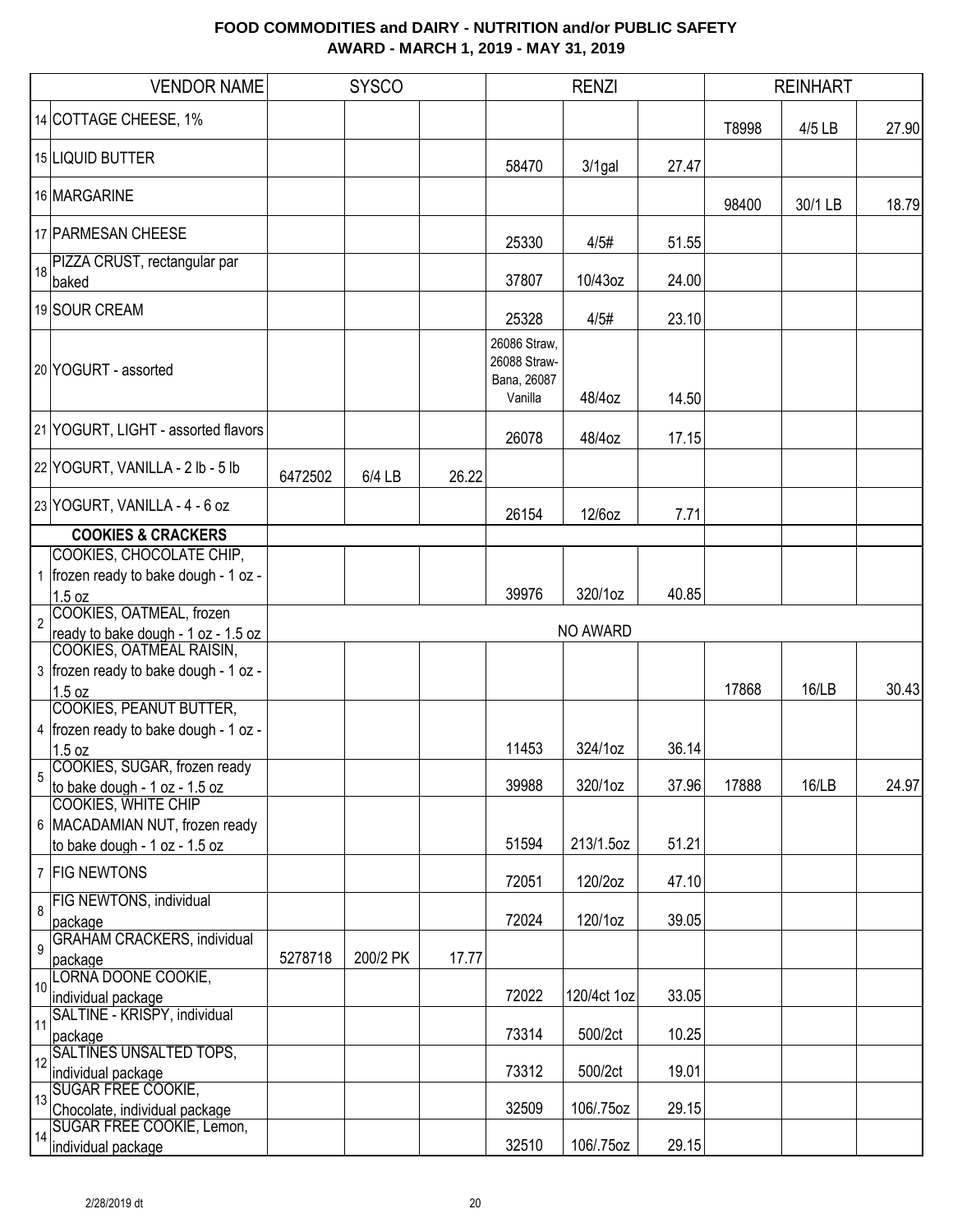|    | <b>VENDOR NAME</b>                                           |         | <b>SYSCO</b> |       |                        | <b>RENZI</b> |       |       | <b>REINHART</b> |       |
|----|--------------------------------------------------------------|---------|--------------|-------|------------------------|--------------|-------|-------|-----------------|-------|
| 15 | <b>SUGAR FREE COOKIE, Short</b><br>Bread, individual package | 3294980 | 120/8 CT     | 42.29 |                        |              |       |       |                 |       |
|    | <b>MISC</b>                                                  |         |              |       |                        |              |       |       |                 |       |
|    | 1 COFFEE, REGULAR - 2 oz                                     |         |              |       | 71021                  | 84/2oz       | 56.50 |       |                 |       |
|    | 2 COFFEE, DECAF - 2 oz                                       |         |              |       | 71216                  | 84/2oz       | 66.10 |       |                 |       |
| 3  | <b>BLACK PEPPER SHAKER -</b><br>disposable                   |         |              |       | 67190                  | 48/1.5oz     | 39.20 |       |                 |       |
|    | 4 BREAD STICKS - WHOLE WHEAT                                 | 4898226 | 144/1.5 OZ   | 31.36 |                        |              |       |       |                 |       |
|    | 5 GARLIC BREAD - BUTTERTOP                                   |         |              |       | 51399                  | 12/10oz      | 21.20 |       |                 |       |
|    | 6 GLUTEN FREE - BAGELS, asst                                 |         |              |       | 51171                  | 24/3.5oz     | 25.81 |       |                 |       |
|    | 7 GLUTEN FREE - BREAD                                        |         |              |       | 10377                  | 12/14oz      | 49.44 |       |                 |       |
|    | 8 GLUTEN FREE - CHEX CEREAL                                  |         |              |       | 84166                  | 96/1oz       | 32.29 |       |                 |       |
| 9  | <b>GLUTEN FREE - FROZEN</b><br>SHERBERT, asst                |         |              |       | 93577,<br>93578, 93580 | 96/4oz       | 31.89 |       |                 |       |
|    | 10 GLUTEN FREE - MUFFINS, asst                               |         |              |       | 51170 Blueb            | 36/3oz       | 41.30 |       |                 |       |
|    | 11 HAMBURGER ROLL                                            | 124636  | 10/12 CT     | 35.01 |                        |              |       |       |                 |       |
|    | 12 HOT DOG ROLL                                              | 2496451 | 12/12 CT     | 35.26 |                        |              |       |       |                 |       |
|    | 13 KOSHER - BREAD                                            | 2492199 | 10/36 OZ     | 37.01 |                        |              |       |       |                 |       |
|    | 14 KOSHER - CHOW MEIN DINNER                                 |         |              |       |                        | NO AWARD     |       |       |                 |       |
|    | 15 KOSHER - CHICKEN DINNER                                   | 5572989 | 6/13.5 OZ    | 35.91 |                        |              |       |       |                 |       |
|    | <b>KOSHER - CHICKEN LEG</b><br>$\frac{16}{\text{DINNER}}$    |         |              |       |                        | NO AWARD     |       |       |                 |       |
|    | 17 KOSHER - COLD CUTS                                        |         |              |       |                        | NO AWARD     |       |       |                 |       |
|    | 18 KOSHER - FISH DINNER                                      |         |              |       |                        | NO AWARD     |       |       |                 |       |
|    | 19 KOSHER - POT ROAST DINNER                                 | 5735749 | 6/12 OZ      | 37.49 |                        |              |       |       |                 |       |
| 20 | KOSHER - SALISBURY STEAK<br><b>DINNER</b>                    |         |              |       |                        | NO AWARD     |       |       |                 |       |
|    | 21 KOSHER - SLICED CHEESE                                    | 3212117 | 4/5 LB       | 39.51 |                        |              |       |       |                 |       |
| 22 | KOSHER - SPAGHETTI &<br><b>MEATBALL DINNER</b>               | 5574410 | 6/13 OZ      | 35.75 |                        |              |       |       |                 |       |
|    | 23 KOSHER - TURKEY DINNER                                    | 5735756 | 6/12 OZ      | 35.77 |                        |              |       |       |                 |       |
|    | 24 READY MADE BISCUITS - 3"                                  |         |              |       |                        |              |       | B5526 | 120/2.25        | 31.05 |
|    | 25 READY MADE BISCUITS - 2"                                  |         |              |       | 36843                  | 105/2"       | 20.10 |       |                 |       |
|    | 26 SALT SHAKER - disposable                                  |         |              |       | 67189                  | 48/4oz       | 10.45 |       |                 |       |
|    | 27 SPRAY COATING (pan)                                       |         |              |       | 66424                  | 6/17oz       | 15.40 |       |                 |       |